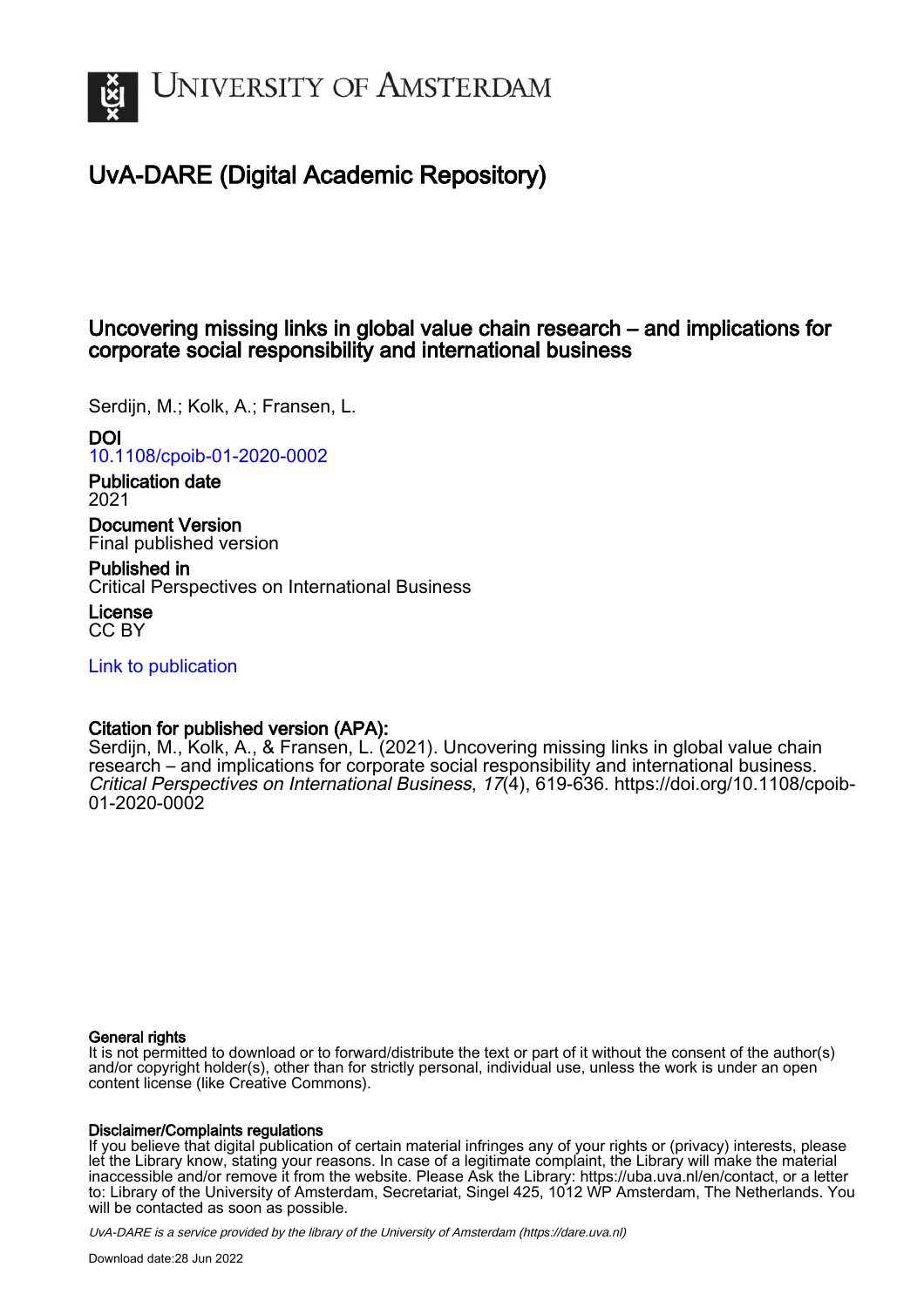# Uncovering missing links in global value chain research – and implications for corporate social responsibility and international business

Merel Serdijn Faculty of Social and Behavioural Sciences, University of Amsterdam, Amsterdam, The Netherlands

Ans Kolk

Amsterdam Business School, University of Amsterdam, Amsterdam, The Netherlands, and

### Luc Fransen

Faculty of Social and Behavioural Sciences, University of Amsterdam, Amsterdam, The Netherlands

#### Abstract

Purpose – Amidst burgeoning attention for global value chains (GVCs) in international business (IB), this paper aims to identify a clear "missing link" in this literature and discusses implications for research and corporate social responsibility (CSR) policy-making and implementation.

Design/methodology/approach – The paper combines an overview of relevant literature from different (sub)disciplinary fields, with insights from practitioner and expert interviews and secondary data.

Findings – Because IB GVC research stems from a focus on lead firms and their producing suppliers, it lacks attention for intermediary actors that may significantly impact the organization of production in general, and firms' CSR commitments in particular. Import intermediaries are often "hidden" in GVCs. This paper indicates the emergence of GVC parallelism with "frontstage" chains managed by lead firms and increasingly exposed to public scrutiny following calls for transparency and CSR, and "backstage" ones in which buyers and intermediaries operate more opaquely.

**Practical implications** – This study points at salient yet little known practices and actors that influence the organization of production and the implementation of CSR policies in various ways, and therefore offers ground for reflection on the design of proper supply chain and CSR policies.

**Originality/value** – This study exposes a hitherto neglected category of actors in GVCs and broader IB research and discusses implications, relevance and areas for further investigation. An illustrative example explicates the importance of carefully considering this "missing link". The study emphasizes the need for further study into ways in which both lead firms and intermediaries deal with

© Merel Serdijn, Ans Kolk and Luc Fransen. Published by Emerald Group Publishing Limited. This article is published under the Creative Commons Attribution (CC BY 4.0) licence. Anyone may reproduce, distribute, translate and create derivative works of this article (for both commercial and non-commercial purposes), subject to full attribution to the original publication and authors. The full terms of this licence may be seen at [http://creativecommons.org/licences/by/4.0/legalcode](http://dx.doi.org/10.1108/cpoib-01-2020-0002)

Global value chain

619

Received 10 January 2020 Revised 24 March 2020 Accepted 29 March 2020



critical perspectives on international business Vol. 17 No. 4, 2021 pp. 619-636 Emerald Publishing Limited 1742-2043 DOI [10.1108/cpoib-01-2020-0002](http://dx.doi.org/10.1108/cpoib-01-2020-0002)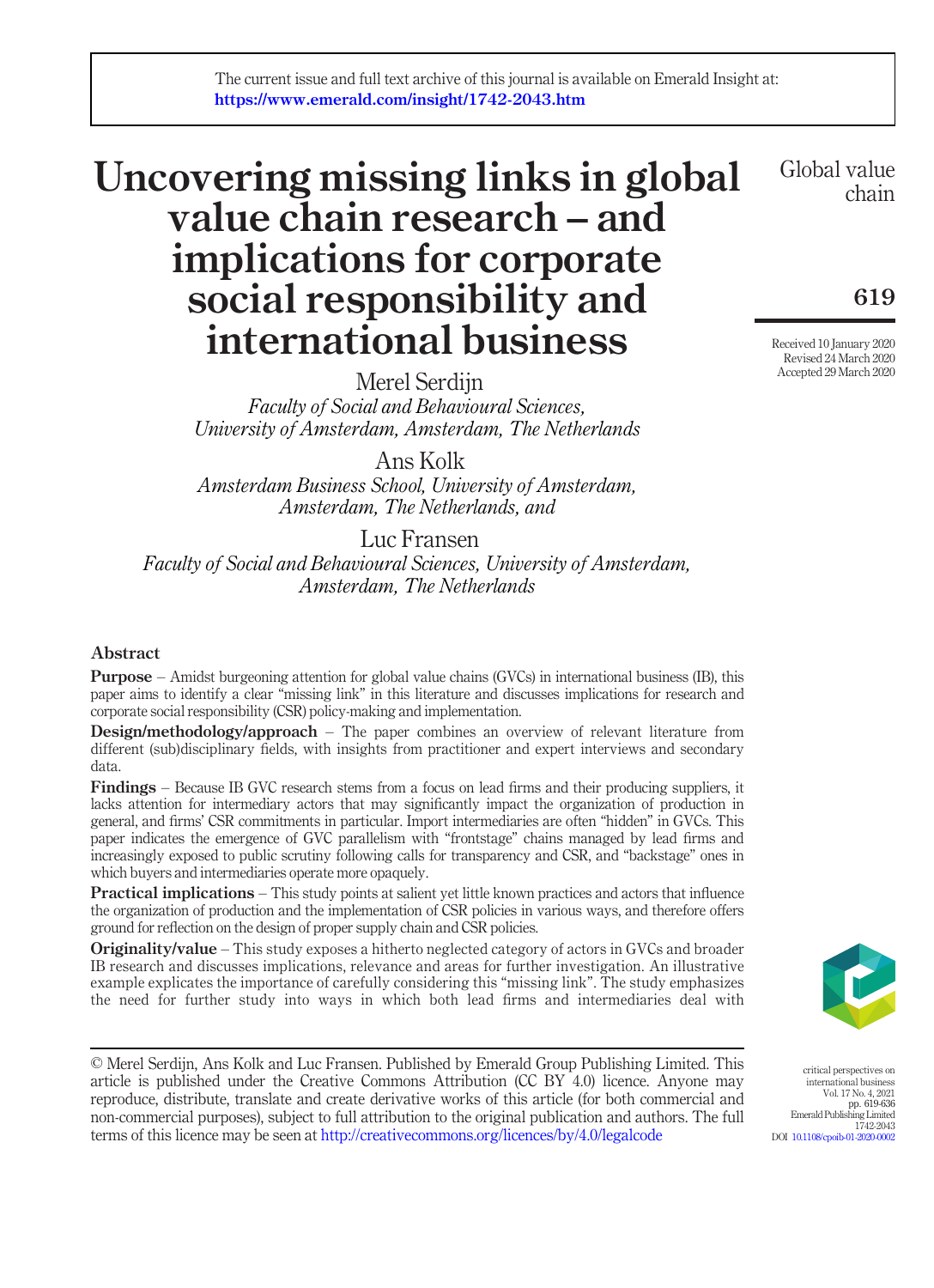contradicting demands of implementing CSR policies and offering competitive prices with short lead times.

Keywords Clothing, Corporate and social responsibility, Multinational enterprises, Global value chains, Global retail brands, Import intermediaries, Importers, Intermediaries, Corporate responsibility, Apparel, Labor

Paper type General review

#### 1. Introduction

The organization of global production and its consequences have long been studied in different (sub)disciplines, ranging from geography, political economy, sociology and development studies to business, while also receiving much attention from societal actors, policymakers and managers. This paper uses the term global value chains (GVCs), but we are very aware of related concepts to analyze the phenomenon of our interest, including global productions networks (GPNs), global commodity chains and global supply chains (Gereffi [and Lee, 2012](#page-16-0); [Horner and Nadvi, 2018](#page-16-1); Kano et al.[, 2020](#page-16-2); [Neilson](#page-17-0) et al., 2014). In the past decade, international business (IB) scholars have increasingly adopted GVC approaches to study multinational enterprises (MNEs) and better understand their strategies, governance structures and firm interrelationships (for recent work, see [Fortanier](#page-15-0) et al., 2020; [Kano, 2018;](#page-16-3) [Sinkovics and Sinkovics, 2019](#page-17-1); [Strange and Humphrey, 2019](#page-17-2)). However, the field was relatively late compared to "other" social sciences to delve into GVCs [\(Kano](#page-16-2) *et al.*, [2020](#page-16-2)).

The GVC literature has traditionally sought to shed light on the globalization of production because of an interest in the role of firms and questions of economic development, especially considering best ways for developing countries to insert themselves in the global economy and to realize economic and social upgrading. Since the 2000s, a GVC lens has also been taken to obtain insight into corporate social responsibility (CSR) initiatives by multinational buying firms (global brand retailers) and their effects on factories, plants and farms supplying to these firms ([Bartley](#page-14-0) *et al.*, 2015; Gereffi[, 2014](#page-15-1)) as well as on vulnerable groups outside the formal economy [\(Narula, 2019](#page-17-3)). A wave of academic and practitioner publications has explicated the emergence and development of CSR standards (for an overview, see [Fransen](#page-15-2) et al., 2019). It should be noted, however, that studies have thus far mostly focused on production facilities in the global south and the buying policies of well-known firms selling to final markets, often considered to be "lead firms" in GVC governance. In particular, when discussing the implementation of CSR policies, observers generally put the relationship between these lead MNEs and their (firsttier) suppliers as central. Figure 1 portrays a simplified overview, which can be linked to the framework of Coe *et al.* [\(2008\)](#page-15-3) to indicate both complexities and asymmetries of power in the global organization of production.

Despite its obvious relevance for the study and practice of GVCs, we argue that IB research, because of the predominant attention for lead firms and their producing suppliers, has overlooked crucial intermediaries that may significantly impact the organization of production in general, and firms' CSR commitments in particular. There is emerging interest in other actors, both commercial and non-commercial, in lead firms' networks, as will be explained in the next section, but this work merely recognizes those situated outside the immediate value chains ([Kano, 2018;](#page-16-3) [Schrage and Gilbert, 2019;](#page-17-4) cf. [Figure 1\)](#page-3-0). Our article explains the importance of import intermediaries in GVCs and for global production and, accordingly, for the implementation of CSR initiatives, thus exposing a "missing link" in GVC research. Although extant literature provides arguments for why quality and process

**CPOIB** 17,4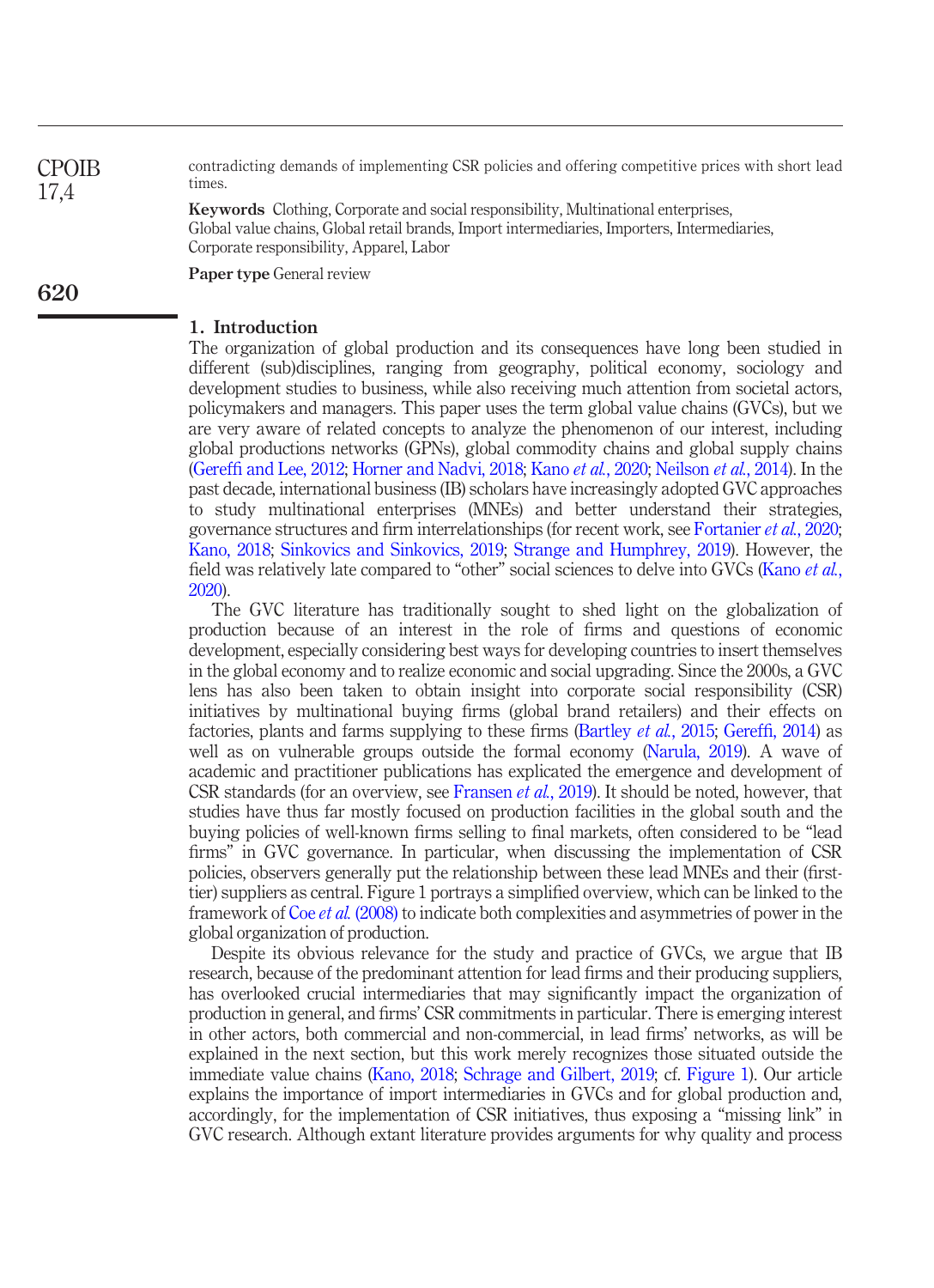

<span id="page-3-0"></span>concerns ([Fernandez-Stark and Geref](#page-15-4)fi, 2019; [Gayi and Tsowou, 2016\)](#page-15-5), downward pressures on prices [\(Anner, 2018](#page-14-1)) or calls for increased supply chain transparency ([Gardner](#page-15-6) et al., [2019\)](#page-15-6) could diminish the role of these "hidden" actors in GVCs, we posit – based on practitioner and expert interviews, secondary data and own experience – that they are still significant in value chains, and that their obscurity is an important feature of their enduring economic success. In our view, scholars and policymakers should thus take into account the possibility that current GVCs might often resemble the structure shown in [Figure 2.](#page-4-0)

Uncovering a hitherto neglected category of GVC intermediaries has implications for IB research and opens several areas for further investigation, as shown through an illustrative example – clothing importers. We point at salient yet little known practices and actors that influence the organization of production and the implementation of CSR policies in various ways, and in this manner, offer ground for reflection on the design of proper GVC and CSR policies. Arguably, clothing production is used as a key exemplary sector in academic studies on the re-organization of intensive manufacturing production and its developmental consequences (Gereffi[, 2014;](#page-15-1) [Khattak](#page-16-4) et al., 2017; [Narula, 2019](#page-17-3)), as well as on the effectiveness of CSR instruments [\(Braun-Munzinger, 2019](#page-15-7); [Kolk and Van Tulder, 2002](#page-16-5); [Locke, 2013](#page-16-6); [Schrage and Gilbert, 2019](#page-17-4)) – it also seems to best represent the "global factory" model ([Buckley](#page-15-8) *et al.*, 2020; Johns *et al.*[, 2015](#page-16-7)). Our plea for a reconsideration of the state of the art on GVCs in light of the role of intermediaries in this sector will, therefore, resonate with much broader debates about GVC governance and CSR policy-making and implementation [\(Kolk, 2016;](#page-16-8) [Rygh, 2020\)](#page-17-5).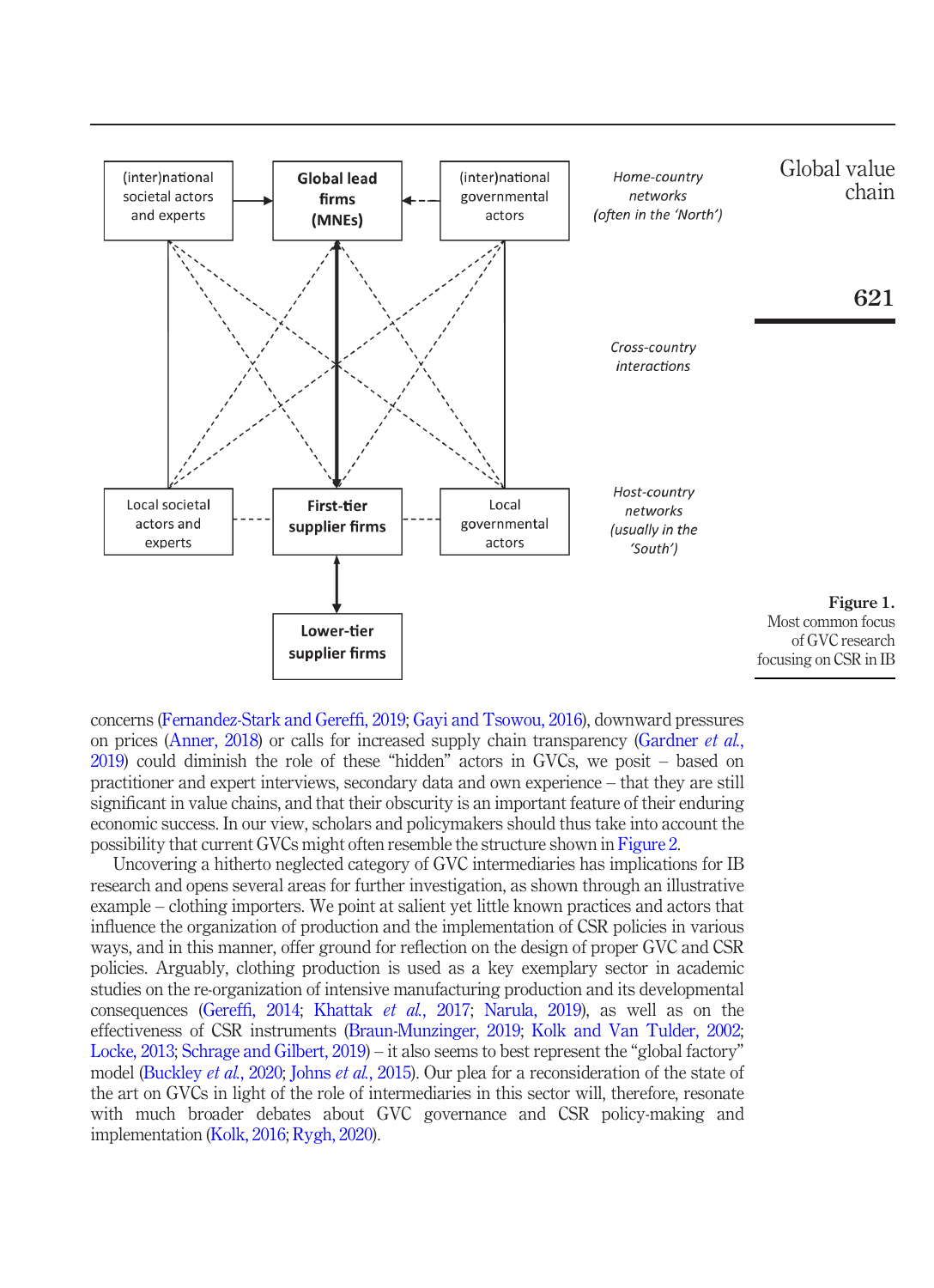

#### <span id="page-4-0"></span>2. On missing links in our understanding of global value chains and corporate social responsibility

Scholars in IB, geography, development studies, sociology and political science have extensively analyzed the geographic dispersion and functional disintegration of production and trade in consumer goods and agricultural commodities ([Geref](#page-15-9)fi et al., [2005;](#page-15-9) Kano et al.[, 2020\)](#page-16-2). The early 2000s already saw the first studies on a range of sectors, including electronics, footwear, toys and clothing, as well as coffee, cocoa, tea, palm oil, sugar and soy (Gereffi[, 2014](#page-15-1); [Kaplinsky and Morris, 2000](#page-16-9); [Schmitz, 2006](#page-17-6)). Increasingly, GVC research also addresses environmental, human rights and labour implications of globally produced goods and discusses the interrelation between the mode of organizing production across borders in GVCs and the mode of governing CSR concerns in specific nodes of GVCs ([Bartley](#page-14-0) et al., 2015; [Bair and Palpacuer, 2015](#page-14-2); [Holzberg, 2019;](#page-16-10) [LeBaron](#page-16-11) et al., 2017; [Ponte, 2019\)](#page-17-7). Despite these insights, however, one "component" has consistently received little attention. Researchers seem very well aware of activities, strategies and circumstances at both the final market side of GVCs (often related to brand/retailer policies and activities) and the "manufacturing end" (most often, farms and factories in low-wage countries), but only few studies consider or analyze what goes on between these nodes in terms of economic actors, activities, transactions, strategies and power. It appears that, cumulatively, the body of literature assumes that these factors are of much less importance in understanding how production is organized and CSR policies are affected.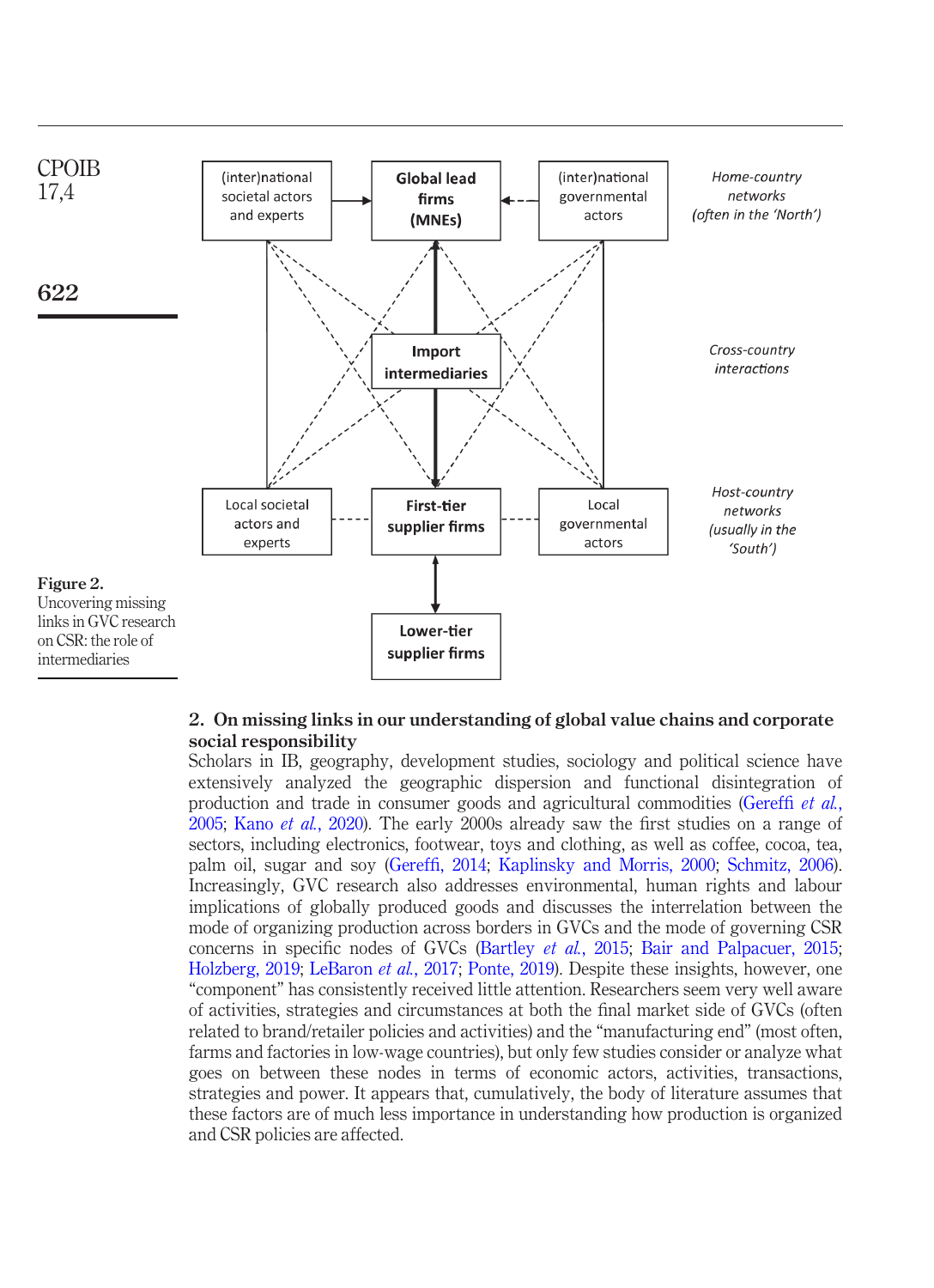Most recently, however, several scholars have argued for a broadening of our understanding of GVCs and a consideration of more actors, economic activities and interactions. [Coe and Yeung \(2019\),](#page-15-10) for example, call for more attention to the intersections between GVCs (GPN 2.0 in their terminology) and "constituent outsides" – broad overlapping domains encompassing the state, labour, finance, development and the environment. [Schrage and Gilbert \(2019\)](#page-17-4) consider the private, social and public sectors, as well as the gap-creating and gap-addressing governance mechanisms in GVCs. Their analysis, however, remains within the confines of [Figure 1,](#page-3-0) as the companies included are just the buying MNEs and suppliers and covers their interactions as well as those with other governmental and societal actors (non-governmental organizations, trade unions). [Alexander \(2018](#page-14-3), [2019](#page-14-4)) distinguishes between horizontal and vertical relations among lead firms and lower-tier suppliers, also in value chains emerging from multiple local production networks, while [Fontana and Egels-Zandén \(2019\)](#page-15-11) point at the relevance of inter-supplier dynamics in shaping GVCs and CSR policies. Linkages to the informal economy are discussed by [Narula \(2019\)](#page-17-3) in light of the enforcement of higher labour standards by MNEs, and by [Haugen \(2018\)](#page-16-12) in her analysis of so-called "petty commodities", in which unregistered businesses play a clear role.

The widening of our view of GVCs involves more attention to what we call "intermediaries" as third-party actors between firms or between firms and other parties (most often governmental bodies) that are significant for GVCs. As noted, in most cases, these involve the parties identified in [Figure 1](#page-3-0) already. [Strambach and Surmeier \(2018\),](#page-17-8) for instance, discuss civil society organizations as information hubs and political actors as building standards that structure GVCs, [Munir](#page-17-9) *et al.* (2018) particularly non-corporate intermediation in the governance of GPNs, and [Kano \(2018\)](#page-16-3), in a similar vein, expert and non-profit organizations. An emerging strand of literature notes the significance of service providers such as auditors taking compliance and assurance tasks concerning CSR standards ([LeBaron](#page-16-11) et al., 2017; [Paiement, 2019\)](#page-17-10) and consultants developing a range of activities in reshaping lead firms' relations to suppliers [\(Fransen and LeBaron, 2019;](#page-15-12) [Gond](#page-16-13) [and Brès, 2019](#page-16-13)). Closer to actually intermediating between firms and (lower-tier) suppliers is the work of [Barrientos \(2013\)](#page-14-5) on labour contractors and their activities in "supplying" labour, including facilitating forced labour, and [Soundararajan](#page-17-11) et al. (2018) on sourcing agents in production countries [\(Belavina and Girotra, 2012;](#page-14-6) Fung et al.[, 2007](#page-15-13)). Finally, taking a broader geographical perspective, [Scholvin](#page-17-12) et al. (2019) identify a territorial dimension to the gateway role of some (local) economies (gateway cities) and businesses in integrating firms in or excluding them from GVCs in the organization of oil and gas production.

We welcome this broadening of our understanding of GVCs and their governance but would like to add one important link that has so far been missing, even though it has clearly come to the fore in our research and interactions with practitioners. In various supply chains, intermediary traders occupy positions in connecting global demand and supply that allow them to influence the place, price and size of orders and thereby indirectly conditions of production, including those affecting labour, health, safety and the environment. We notice, however, that their roles and activities take place in relative opacity, in two ways. First, these intermediaries mostly stay "under the radar" in analyses and policy discussions on the functioning of GVCs, in part as a result of their relatively quiet, publicly hardly visible business-to-business marketing approach. Second, in general, intermediaries are not keen on publicly sharing their supplier base, as they see it as key to their competitive advantage. Fierce competition at both the intermediary and client levels forces intermediaries to prevent their clients and/or other intermediaries to surpass them and go to their sources directly, as that would destroy their business model.

Global value chain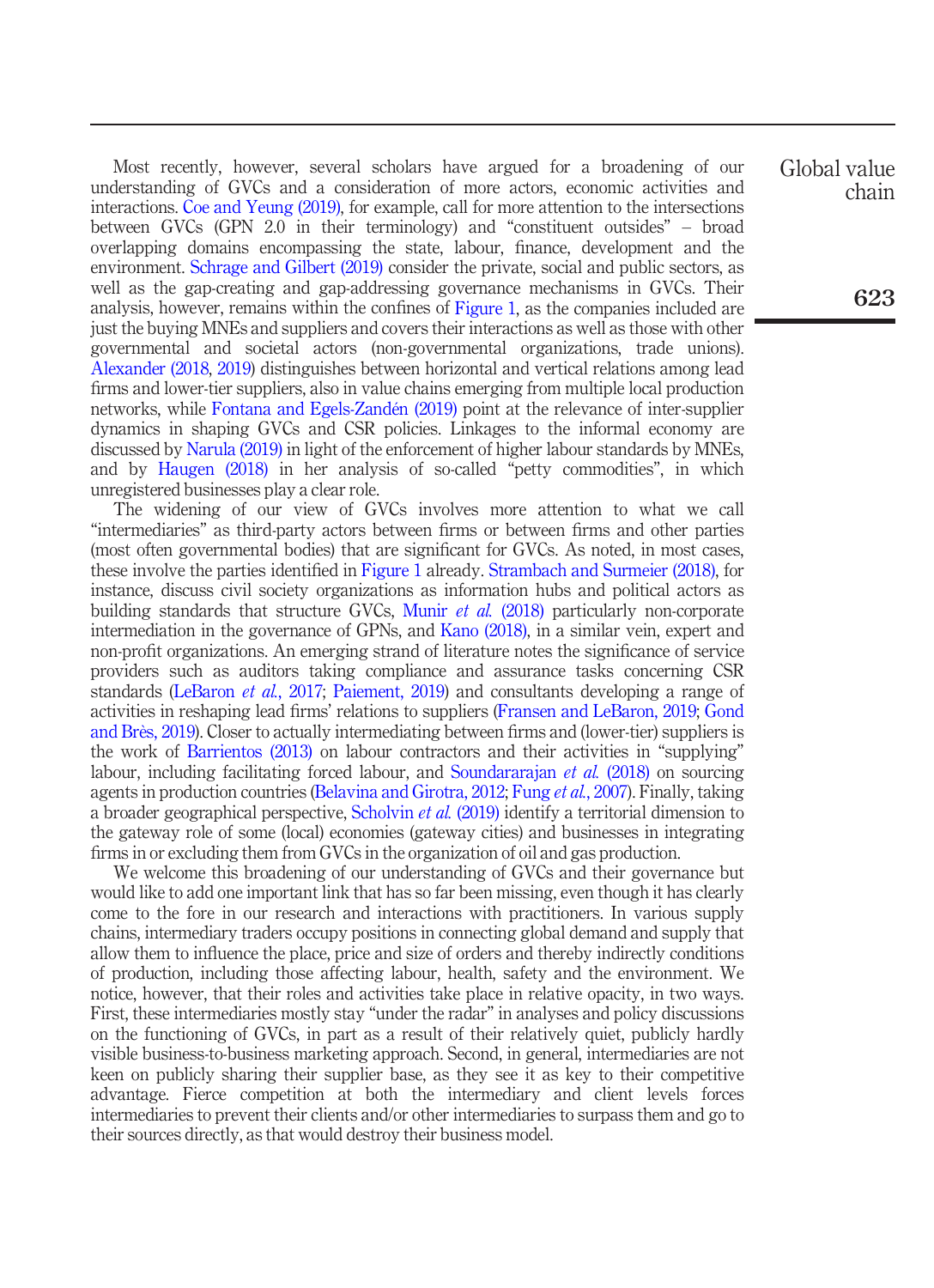It should be noted that various studies of GVCs assume that three trends would work against the business of hidden intermediaries. First, some scholars emphasize the need to assure quality and quantity of products [\(Gayi and Tsowou, 2016](#page-15-5); [Fernandez-Stark and](#page-15-4) Gereffi[, 2019](#page-15-4)), which would inform either a process of increasing vertical integration or increasing use of standardization and monitoring, decreasing intermediation and opacity. Second, the phenomenon of disclosure and transparency [\(Gardner](#page-15-6) *et al.*, 2019), adopted by growing numbers of MNEs, means that hiding suppliers or intermediaries from view would be increasingly impossible – and even incentivize their eradication from transactions in line with a commitment to full-chain accountability and more effective governance of CSR issues. This argument conforms to observations about a "cascading compliance" approach in which non-compliant actors will be removed from MNEs' networks (and into the informal economy), accompanied by partial re-internalization and great automation ([Narula, 2019\)](#page-17-3). Third, and partly related, increasing pricing pressures in particular intensive manufacturing sectors would lead firms to cut out the "middlemen". CPOIB 17,4 624

> Based on own observations, insights from practitioner and expert interviews and secondary data, we instead argue that opacity may persist up until today in GVCs, and that economic actors benefit from their hidden sources. We accordingly propose that what could emerge are parallel value chains in industries: "frontstage" ones managed by lead firms and other actors so as to increasingly conform to societal and regulatory expectations of CSR and transparency, and "backstage" ones where both buyers and intermediaries can continue to operate in a situation of relative opacity. The next section provides a quintessential example – import intermediaries in the clothing industry – followed by a discussion of key implications for research, practice and policy-making.

#### 3. A quintessential example

As explained in the introduction, the clothing industry has received ample scholarly and public attention for several decades now and can be seen as the case in point of the "global factory": it links production in several regions of the world, and emerging economies have caught up with advanced economies, thus demonstrating convergence. A recent study by Buckley and colleagues (2020) found textiles, broadly defined, to be the only sector in which the number of employees in emerging economies exceeds those in advanced economies – most notably, not only in manufacturing but also in knowledge-intensive (pre- and postfabrication) activities – and where the income gap between these two country groupings is lowest. This situation is the outcome of a long process of internationalization over the past half-century, accompanied by the outsourcing of production for cost reduction in a "race to the bottom". Over the years, this has not only been the object of a wave of research but also of worldwide campaigns to combat the "sweatshops" and their detrimental social consequences, in a contestation over global brand retailers' CSR policies and practices [\(Adams, 2002](#page-14-7); [Anner](#page-14-8) et al., 2013; [Bartley and Child, 2014;](#page-14-9) [Chan, 2010](#page-15-14); [Connor, 2001;](#page-15-15) [Geref](#page-15-16)fi, [1994](#page-15-16); Perry et al.[, 2015;](#page-17-13) [Tokatli, 2008\)](#page-18-0).

Global brands/retailers have traditionally been seen as exerting substantial control in final markets, with a power imbalance resulting from globalization that inspired [Geref](#page-15-16)fi [\(1994\)](#page-15-16) and others to start analyzing these GVCs (or commodity value chains). Since this early research, in which the clothing industry was recognized as buyer-driven, the focus has shifted from "who" has the power, to "how" this power is exported and "why" it has taken this shape. Gereffi'[s \(2005\)](#page-15-17) theory has been important in this regard, as it introduced five new modes of coordination in GVCs: market transaction, relational value chain, modular value chain, captive network and hierarchy. His work suggests that the clothing industry may be moving away from a captive mode, in which end buyers largely determine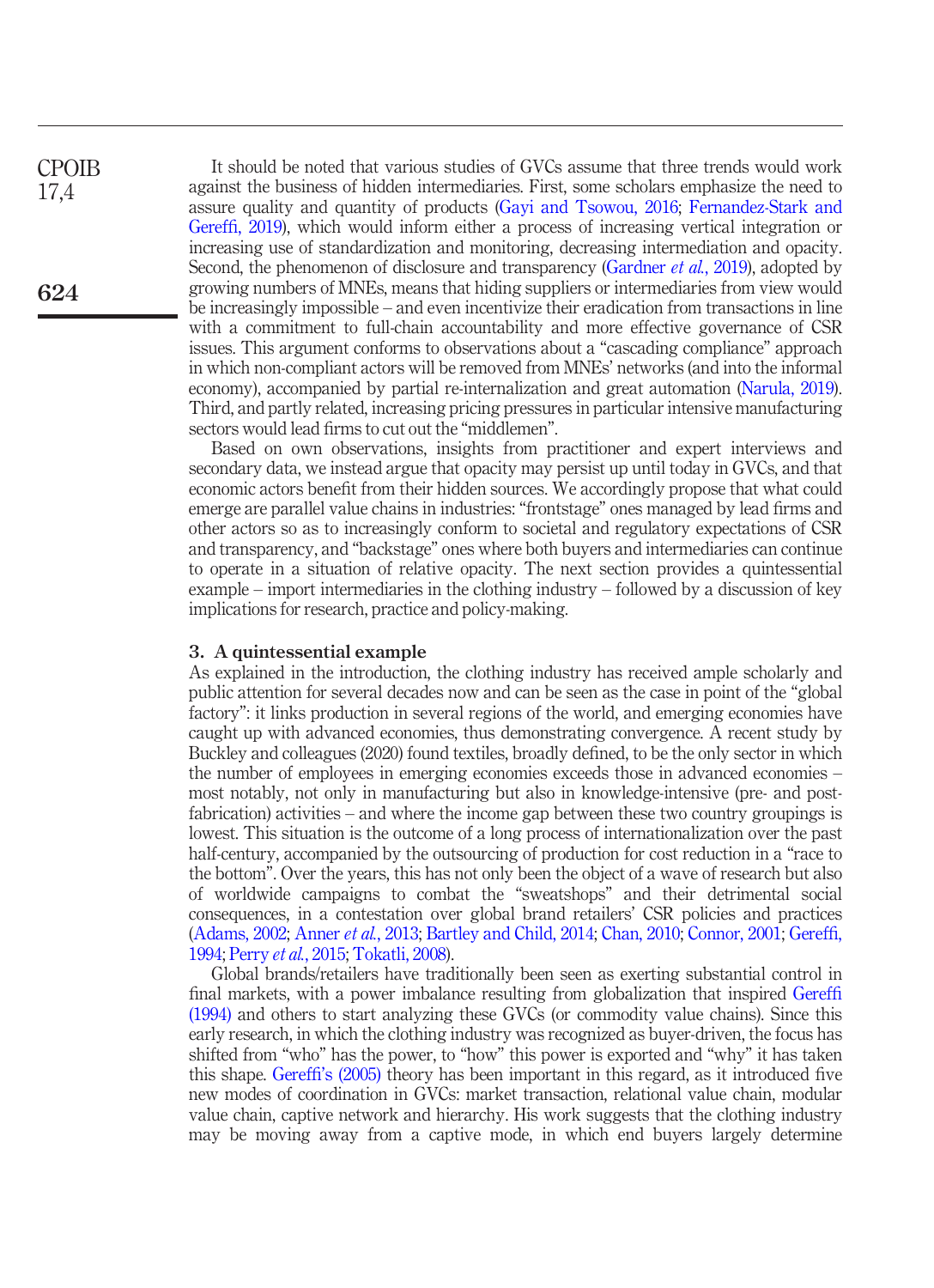production and price, to a modular one characterized by relatively low power imbalances. However, [Bartley](#page-14-0) *et al.* (2015) question whether this is the case, arguing that the clothing supply chain is too complex and untransparent for such a transition to be credible. By shifting orders between suppliers and/or locations, global retail chains can get the lowest prices and corner the largest part of the profits – as becomes visible when amounts actually paid to manufacturers are revealed [\(Anner](#page-14-8) et al., 2013; [Appelbaum](#page-14-10) et al., 2005; [Bair and](#page-14-2) [Palpacuer, 2015;](#page-14-2) [Kolk and Van Tulder, 2002](#page-16-5)). Moreover, using the case of Chinese fashion jewellery produced for Ghana, [Haugen \(2018\)](#page-16-12) observes another limitation of Gereffi'[s \(2005\)](#page-15-17) typology, which is that it fails to include the governance of petty commodity chains, which rest upon informal economic networks and many unregistered small firms in production, trade as well as distribution.

Regardless of one's assessment on this point, there is an emerging interest for other business actors and activities in between the "traditional" clothing factories and the brands/ retailers, which delivers insights that help to better assess the relative balance of power in the GVC, also *vis-à-vis* labour and in terms of CSR. In the past decade, several observers have started to pay attention to one or more of the "in-between components", described with a variety of terms. Nevertheless, research has remained remarkably limited, considering what is, in our view, a persistent presence of intermediaries in the industry. As shown in [Figure 2](#page-4-0), we use the term "import intermediaries" (or importers) to denote the full array of possible services bridging the two extremes of the clothing GVC. Our characterization comes closest to the one of [Vedel and Ellegaard \(2013\)](#page-18-1) in their study of 20 Danish clothing firms and the supply chain risk management of what they call "sourcing intermediaries", and of [Ha-](#page-16-14)[Brookshire and Dyer \(2008,](#page-16-14) [2009](#page-16-15)) in their early work on domestic US "apparel import intermediaries". However, based on interviews with GVC actors in more countries (Western Europe and South East Asia) as well as own experience in the clothing industry, we perceive the potential range of activities that importers may take as broader than risk management, and as being much more international than just serving their same-country (domestic) retailers. At the same time, what importers actually do is as comprehensive (or restricted) as desired by the global brand retailers for which they work.

Importers can perform just one or many tasks for global retailers (see below) and often also involve other parties such as traders, agents or buying houses in (host) production countries or nearby locations or others in "non-production" (often their home) countries. The degree to which importers themselves engage in "outsourcing" depends on their size and geographical presence/spread and on cost and competitive strategies. The "between market and hierarchy" debate related to GVCs ([Strange and Humphrey, 2019](#page-17-2)) thus has additional layers of complexity in the clothing industry and applies to retailers, manufacturers as well as intermediaries. While well-known retail brands from western countries in particular have reduced the use of "middlemen" as part of a re-internalization process, influenced by CSR concerns and standard-setting after Rana Plaza, our sources indicate that complete "inhouse" management of all collections for the full supply chain up to the factories is rare. Frequently mentioned is a "70–30" approach as a rough indicator of the state of play in the clothing industry as far as western retailers are concerned. This means that the overwhelming majority of the work is managed by the retailer (in what can be labelled as "direct outsourcing"), and the remainder through "indirect outsourcing", with more or less help from import intermediaries, which therefore continue to have a substantial place in the global clothing market. Obviously, the role of importers may be even larger in the GVCs of non-western retailers (e.g. those based in countries such as Russia or Brazil), but also much smaller or non-existent, although the latter is seen as relatively exceptional.

Global value chain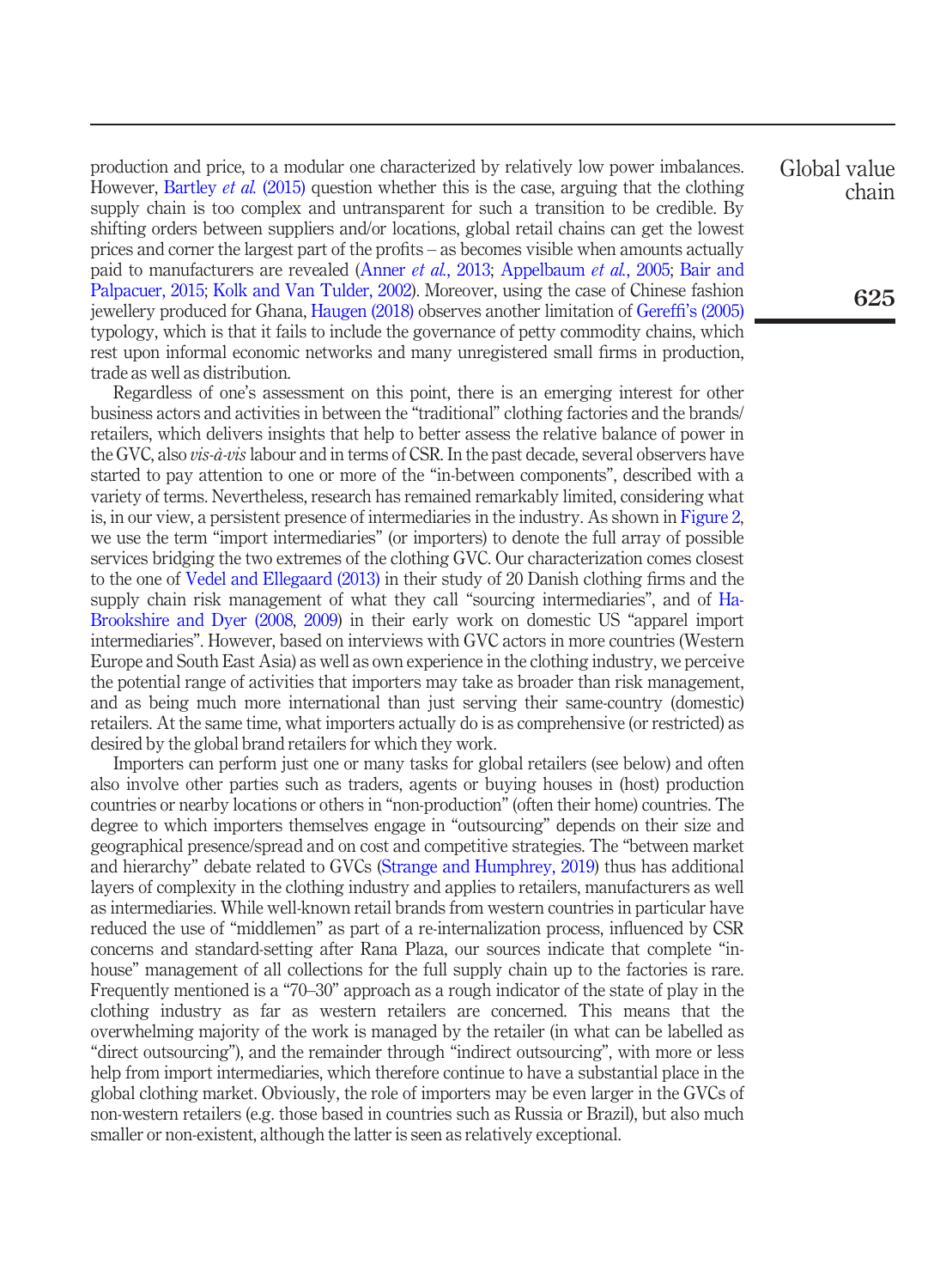The key point of this article is that import intermediaries deserve more attention, as they form missing links in GVC research and in the public debate, while they are still relatively prominent in practice, with the clothing industry as a case in point. The problem is of course that finding data and obtaining information about "hidden" actors is difficult to impossible. To obtain some more insight into the presence of import intermediaries, we resorted to Orbis, a business data set that contains information on 120 million firms around the world, from which we extracted "real-time" figures on importers based on the NACE industry classification codes of firms. A search on the two most relevant NACE codes (4641, wholesale of textiles, and 4642, wholesale of clothing and footwear) yielded a total of over 140,000 firms worldwide, from 96 different countries.

Orbis is not without limitations, as it covers everything, from large comprehensive intermediaries to "single-task" firms. Moreover, the classification is rough with noisy data (e.g. we found some retail chains amongst the wholesalers, while importers known to us are missing), so these numbers should be treated with caution [\(Ha-Brookshire and Dyer \(2008,](#page-16-14) [2009](#page-16-15)) observed a range of issues already in the mid-2000s when trying to use US census data to identify domestic import intermediaries). [Figure 3](#page-8-0) thus gives a crude indication and contains a map with the countries that have more than 5,000 importers according to Orbis or that are listed in the top 20 based on turnover. The top countries in terms of number of firms are Brazil, China, Italy, USA, Russia, Japan, Spain and South Korea, followed by a range of further European countries; taken together, the European Union (EU) would surpass all others (also in turnover). Considering turnover, a somewhat different ranking appears with China, Japan, USA, South Korea and Great Britain as leading, and with remarkably high positions – relatively speaking, compared to numbers of firms – for Hong Kong, The Netherlands, South Africa and Denmark.

The Orbis data shed light on patterns, despite the limitations, and seem to reveal different roles that came to the fore in our industry contacts as well. For example, China and South Korea may "score" high given the proximity to production locations, with many firms offering specialized services to e.g. western importers that need "local" agents, buying houses or traders. Hong Kong likewise is a relatively easy point of access for several



<span id="page-8-0"></span>Figure 3. Indicative overview of importers' presence worldwide

**Source:** Orbis, December 2019 (see further explanation in the text of the article)

CPOIB 17,4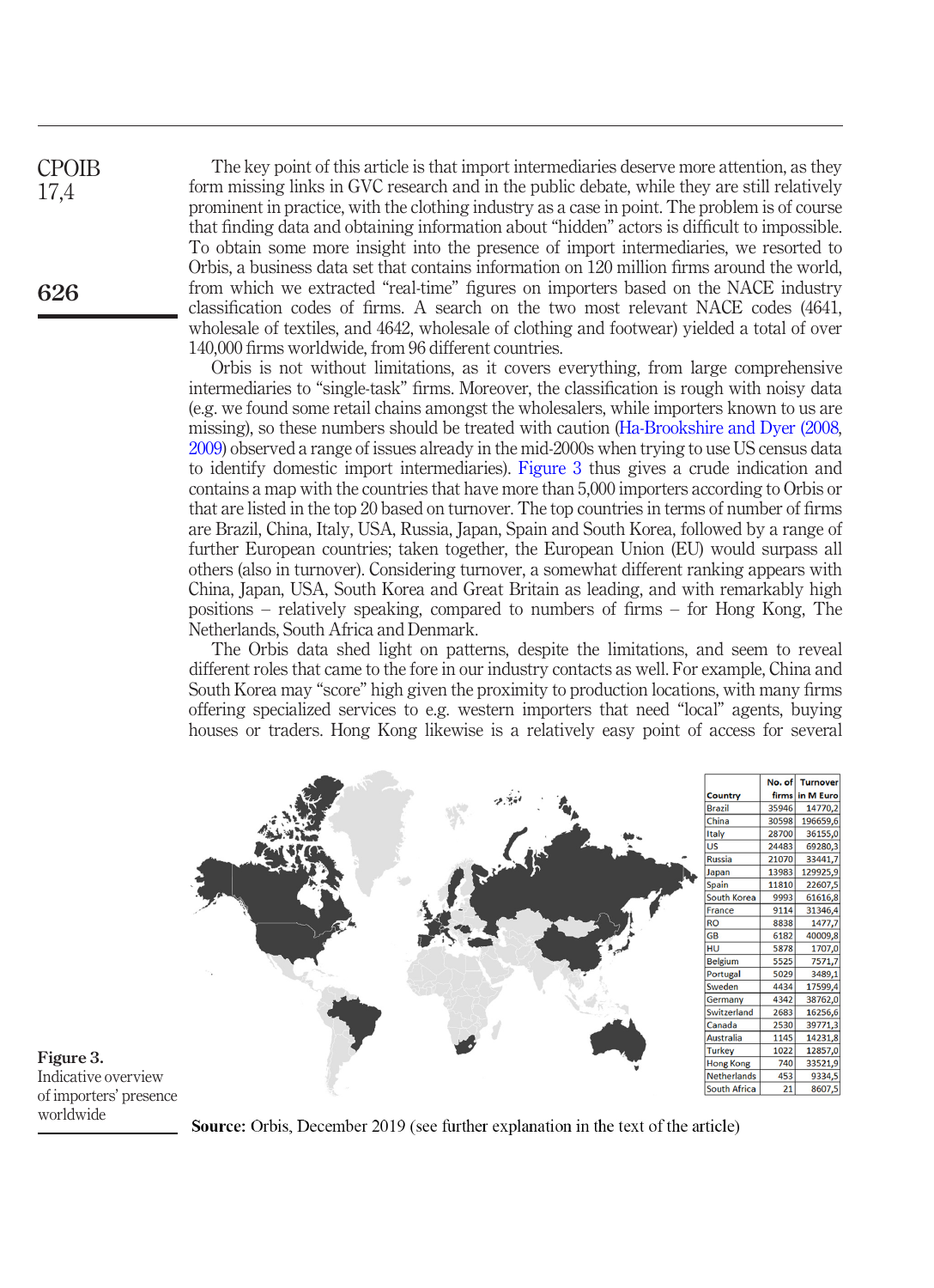facilities. The prominence of firms in other (non-production) countries may rather be explained from greater nearness to global brands' largest (home) markets. Importers take care of a variety of tasks to "unburden" buyers in their supply-demand management across countries, which might include responsibility for sourcing, quality control, price negotiations, on-time deliveries, monitoring and compliance, but even, for example, coming up with new innovative designs. While it has been assumed that importers would mostly be active in supply chains for discount, cost-competing market segments ([Lane and Probert,](#page-16-16) [2009\)](#page-16-16), they serve the whole range from hypermarkets and discount retail chains to high-end retail chains and clothing brands, especially originating from Western Europe and the USA, but in different ways.

Regarding hypermarkets (or "superstores"), which combine a supermarket and a department store and offer a wide range of products under one roof, clothing is just a small percentage of their total turnover. Consequently, they usually do not have their own design department, but rather outsource the design and production to importers and (directly or indirectly) agents in the Far East. In addition, although (even higher-end) retail chains and clothing brands have their own design teams, they often still outsource a part of their collection to importers. In our work thus far, we found examples from all these categories, including high-fashion, high-end retailers, specialized kids and baby retailers, discounters and hypermarkets, located in Western Europe (Belgium, The Netherlands, the UK), Eastern Europe, Russia, and the USA. Usually, the "basic and basic-plus collection" is outsourced directly by the retailers, whereas the more specialized products can go via importers. Basic products are volume articles, and retail chains can buy a large enough volume on their own to achieve economies of scale. For the more specialized products, it is up to the intermediaries to reach economies of scale by combining orders.

Overall, and having asked managers of retail chains and importers themselves about the characteristics of import intermediaries and their function in clothing GVCs, we conclude that the following are most relevant:

- Serve as production/sourcing agent when brands/retailers develop their own collection and let importers source for the best prices, quality and lead time.
- Offer private label and custom-made collections. In these cases, a collection is developed by the importer and sold with the brand/retailer's label in it. Importers have the ability to provide buyers with "fresh" new designs because of their cooperation with many brands/retailers, and they have valuable knowledge about the global industry and trends that their clients would not be able to obtain so easily otherwise.
- Take care of delivery, packaging and logistics for brands/retailers according to their wishes, with a diverse range of, e.g. packaging and labelling options, delivery in the harbour or at the shop and stock-keeping.
- Arrange beneficial payment conditions. Although buying via an importer should be more expensive, given that an additional economic actor is to profit, intermediation in this realm is seen as an important aspect of its value added for brands/retailers. When ordering directly in the Far East, a bank guarantee is required before order confirmation, as the factory needs cash flow to buy the fabric and start with the production. Importers usually allow for a payment term of 30 to 120 days after the invoice date. This means that a brand/retailer can sell the garment, earn money and only then pay the invoice.

Global value chain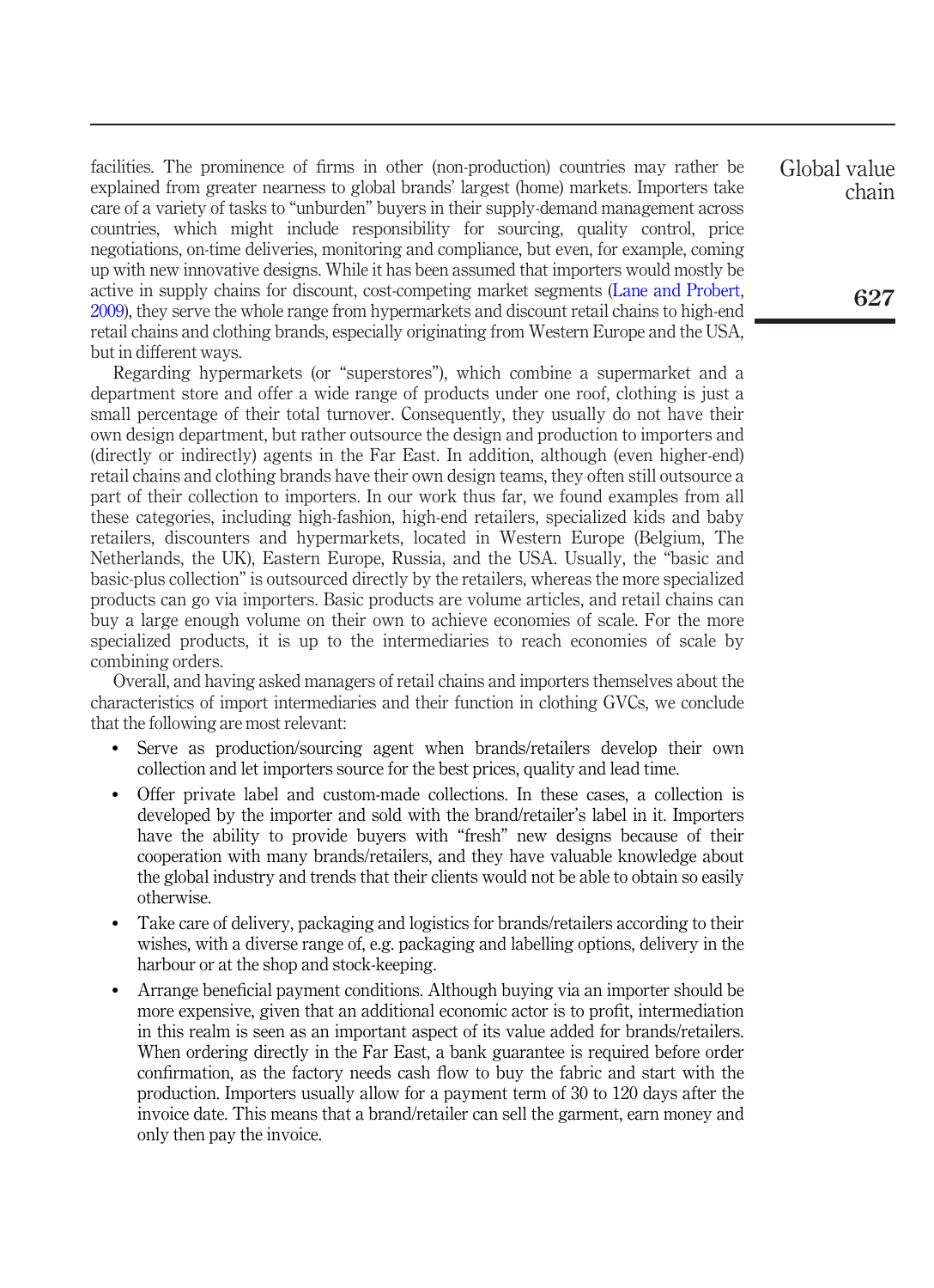#### 4. Implications for global value chain governance, corporate social responsibility and international business

This section points to different ways in which importers are able to influence GVC governance and CSR practices and discusses implications for research and policy-making. Building on the insights from the clothing industry, which may be an extreme case but figures most prominently in many academic and practitioner publications, we argue that much more attention should be paid to import intermediaries and their effects. The subsections below suggest three means through which importers could affect their buyers and suppliers, as well as the general character of the GVC, and that have remained largely uncovered thus far. We suggest that importers induce less transparency, more complexity, possibilities for decoupling of standards for production from actual practices, price competition and blame shifting. At the same time, intermediaries also play a key role in unburdening retailers. As such, these intermediaries influence a number of aspects of GVC governance: they can determine from where and how products are sourced, the actual prices paid to suppliers and the degree to which buyers' commitments to CSR policies are implemented and suppliers actively address working conditions in line with these policies.

Although we emphasize the role of import intermediaries concerning many crucial aspects of the organization of production and trade and its "CSR regime", at the same time, these firms themselves often seem to strategize and decide from a limited set of options and perceive pressure from various sides in shaping their activities towards suppliers, buyers and each other. Rather than a "free uninhibited agent", the importer is, therefore, better conceived as an actor making choices under significant constraints: it is not a determinant of economic and social conditions of production, but its activities are worth studying because of the potential contribution to and influence on such conditions. The most significant implication of brands' and retailers' sourcing via intermediaries is that it contributes to persistent opacity in GVCs, and, very likely, to a situation where one "frontstage" part of MNEs' supply chains is increasingly exposed to public scrutiny, following calls for transparency and CSR, while a "backstage" part remains hidden. Below, we propose starting premises based on our insights to provide inspiration for a more precise depiction of GVCs and for helping to assess which salient IB, CSR and governance dimensions are missing in the current debate when import intermediaries are left out.

#### 4.1 Importers are junctions towards economies of scale

One of the characteristics (and value added) of importers is their network of suppliers [\(Masson](#page-16-17) *et al.*, 2007), related to their role of searching and selecting the most appropriate manufacturers, and demand and supply consolidation. Import intermediaries collect and bundle orders from various retail clients to be able to reach economies of scale in production and transportation from Asia to final markets. In addition to "bulk work" for hypermarkets, specialized apparel retail chains usually outsource the more "difficult" products such as dresses, shoes, jackets with complex and detailed designs and that are usually sold in smaller quantities, and/or are not within brands' own specialism – here the "70/30 strategy", already mentioned above, appears common, at least among many European firms. This means that importers have a distinct role in combining orders and increasing quantities. Consequently, they gain buying power in the Far East and can compare quality, time and costs to ensure the best prices and lead times.

However, while this position enables importers to further their economic performance, it goes hand in hand with a fierce competition between suppliers to get the orders. In a situation of imbalance between quantity of orders and available suppliers, the result is a downward pressure on prices, or even a "race to the bottom" across the board. It leads

**CPOIB** 17,4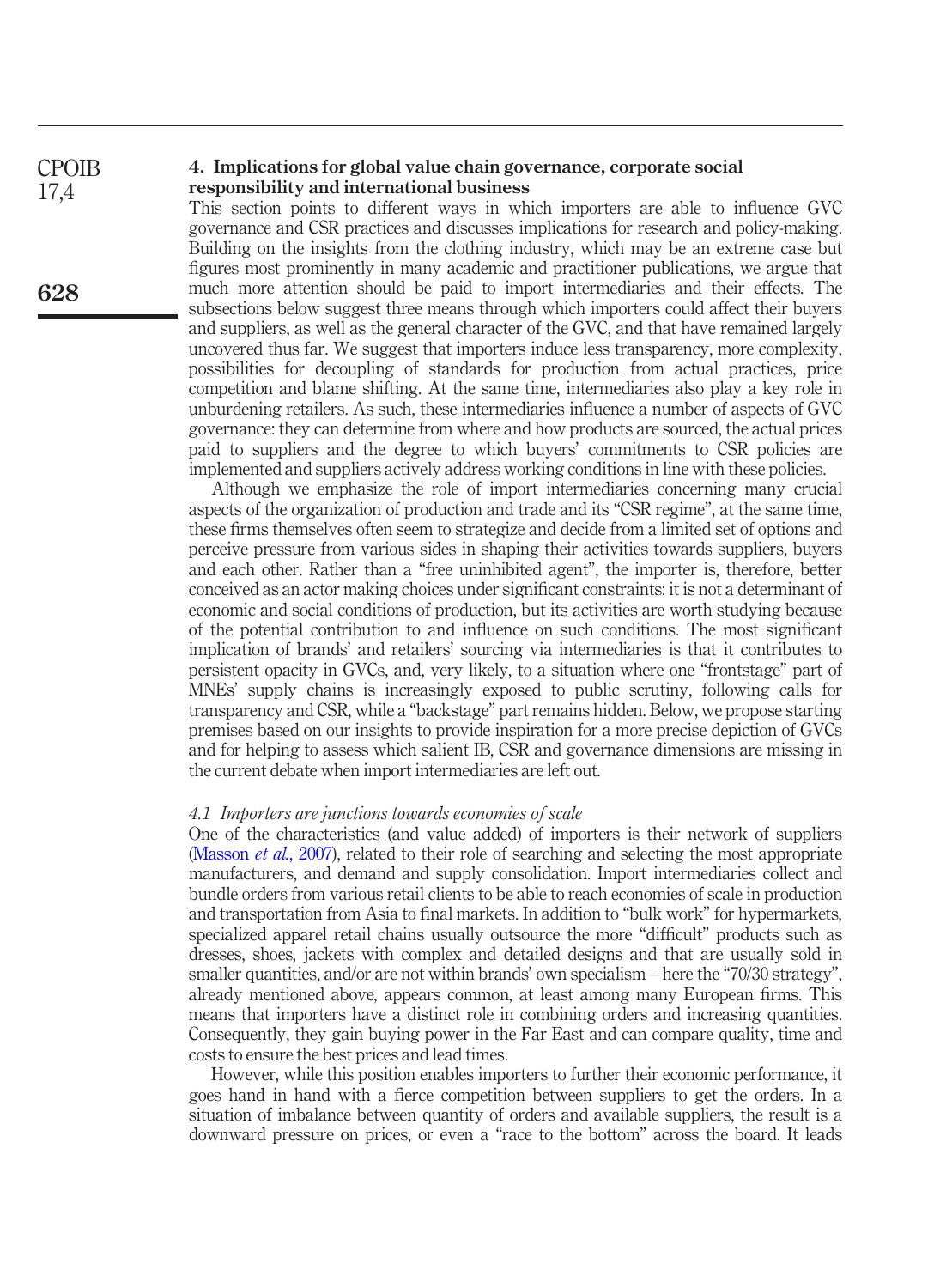suppliers to lower margins, wages and quality; postpone investments; and/or increase overtime within factories [\(Bartley](#page-14-0) *et al.*, 2015). Therefore, we propose that this benchmarking promotes competition between factories to obtain orders. Low wages are, therefore, not only a consequence of competition between brands and clothing factories – it is enhanced by import intermediation. A factory manager from India whom we interviewed expressed his dissatisfaction about the downward spiral for prices over the past 10–15 years and mentioned to be "always begging for orders". Despite inflation and wage increases, the average amount paid for an apparel product has gone down [\(Anner, 2018\)](#page-14-1). Making money appears to have become more difficult for all participants in the clothing GVC.

#### 4.2 Importers can reduce transparency and increase complexity

The clothing industry is complex, given that it is characterized by sourcing of short lifecycle products from a large number of suppliers across countries, uncertain demand, high product customization with an availability of many alternative designs and/or delivery options, as well as a range of knowledge bases, skills and competences that are required [\(Masson](#page-16-17) *et al.*, [2007\)](#page-16-17). On top come cultural, political, legal, administrative and financial (payment) differences. Complexity is obviously further increased through the addition of intermediaries that also engage in the GVC web. And, although a number of initiatives have been taken to map the production facilities of global brand retailers, consumers often do not know where clothes are produced. Adding extra links through import intermediaries tends to reduce transparency, if that existed already.

Hence, import intermediaries offer services that may increase the complexity and opacity of the clothing supply chain ([Popp, 2000](#page-17-14)). Conversations with suppliers in India revealed that import intermediaries may contribute to opacity in at least two ways. First, as actors in between final buyers and producing suppliers, they can obscure or even manipulate the depiction of what buyers want from suppliers in terms of price, time and volume, so as to capture extra added value for themselves. Factory managers indicated the lack of transparency when they receive a claim, which an importer can send in case of, e.g. bad quality or late delivery. As the producer is not in direct contact with the retailer, they do not know if the claim is real – Neu *et al.* [\(2014\)](#page-17-15) refer to "clawing back" payments in this regard. Therefore, trust is of utmost importance in the collaboration between suppliers and intermediaries.

Second, intermediaries can obscure efforts at CSR management and compliance with voluntary standards focused on labour and environmental conditions at producer facilities. CSR managers and sourcing managers in retail and at import intermediaries in The Netherlands indicated to us that importers shy away from sharing information about their supplier base and keep details about locations and conditions confidential (unless their MNE clients require otherwise). According to them, such information is of competitive value, and its disclosure will, therefore, endanger the bottom line. For this same reason, many intermediaries do not cooperate with a Dutch industrial commitment to enhance transparency in clothing supply chains in which brands/retailers do participate.

#### 4.3 Importers and buying firms' decoupling

Academic literature has highlighted a tension between, on the one hand, increasing brand and retail commitments to CSR instruments in various industries, such as the monitoring of labour standards in clothing, and their drive to offer low-priced goods, on the other [\(Bartley](#page-14-0) et al.[, 2015](#page-14-0)). In this regard, Xiao et al. [\(2019\)](#page-18-2) have proposed that it is often left to the buying department staff to resolve this tension between various lead firm demands towards suppliers. Khan *et al.* [\(2019\)](#page-16-18) argue that suppliers also need to deal with this tension, often to

Global value chain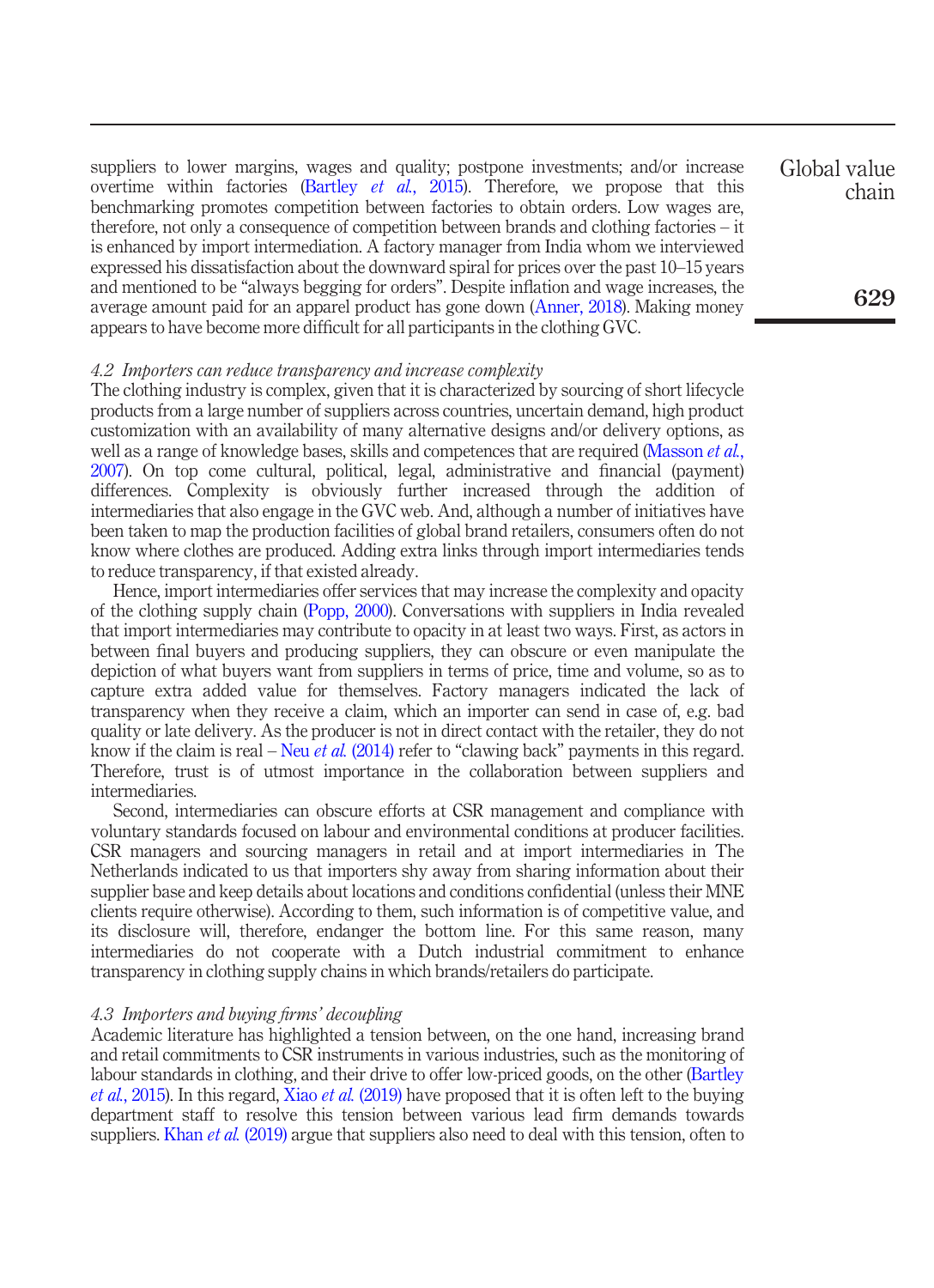**CPOIB** 17,4

630

the detriment of their profits. Similarly, [Sinkovics](#page-17-16) et al. (2016) describe how CSR commitments and price pressures lead suppliers into a double bind [\(Sinkovics](#page-17-17) *et al.*, 2015). We hold that lead firms, by outsourcing via importers while having CSR commitments, leave it up to the intermediaries to "fix" things. Import intermediaries then function as "decouplers" of these counteracting commitments ([Bartley and Egels-Zandén, 2015\)](#page-14-11).

As mentioned above, importers "fly under the radar" from the public and source for competitive prices with high volumes. The question is what they do once clients demand both competitive prices and a degree of compliance with CSR standards as intermediaries are brought into a challenging position. Our conversations with European import intermediary employees show that they engage in different kinds of activities to reconcile CSR and price demands. One of the respondents described that a certain retail chain always demanded that all products were produced in certified factories. As the size of its orders were rather small, and below suppliers' minimum order quantities, they needed to be combined with orders from other retailers that did not require that same certification. As a result, not all products were always produced in a certified factory, even though the importer did communicate that with the client. Afraid of losing the order, certification was promised, yet not lived up to. Interestingly, this could, in theory, also work the other way around in case many brands with sufficiently large orders would require certification, thus tilting the balance even for those not requiring or interested in certification. However, it should be noted that intermediaries also face the issue of multiple CSR standards [\(Fransen](#page-15-2) et al.[, 2019](#page-15-2)) to which their global brand clients may have enrolled, with different types of requirements and associated costs and efforts.

Finally, many retailer and brand representatives who we spoke to still source a part of their orders via import intermediaries; next to this, some retailers exclusively rely on importers for their products. We note that this can also be a strategy to shift responsibility for wrongdoings elsewhere. When the orders of a European retailer or brand are placed in South or Southeast Asia via an importer, a part of the GVC is in its hands. If ethical transgressions are discovered, some of our respondents note, retailers do not consider it "their" responsibility what has occurred, but the importer's. The retailer or brand's CSR policy, thereby, in practice, only relates to what is directly sourced, which is most notable if a substantial part or all of the production is left to intermediaries to coordinate. In the latter case, importers are usually supposed to arrange enrolment, membership and registration, instead of the leading firm taking care of this themselves. This practice seems to mirror claims that buying firms tend to disregard certain suppliers when auditing their supply chains ([Egels-Zandén, 2017\)](#page-15-18).

#### 5. Conclusions

As part of a range of initiatives seeking to deepen our insights of GVCs in the context of discussions of CSR, we have argued that research should focus on intermediary actors, which perform a range of tasks to unburden lead firms so that they can concentrate on their retail business. We made the following observations concerning the role of these "hidden" importers: first, importers and retailers are able to influence factory conditions by benchmarking for the lowest prices; second, importers reduce transparency and increase complexity; and third, global brand retailers outsource the tension between CSR commitments and buying prices by sourcing via importers, using them as "decouplers" and as actors to which they can shift their responsibilities. The mutual cohesion between these propositions lies in the "invisibility" of importers. This makes them interesting parties for shifting responsibilities, decoupling business and CSR commitments and benchmarking for lower prices. In our view, it is worth investigating further whether intermediaries such as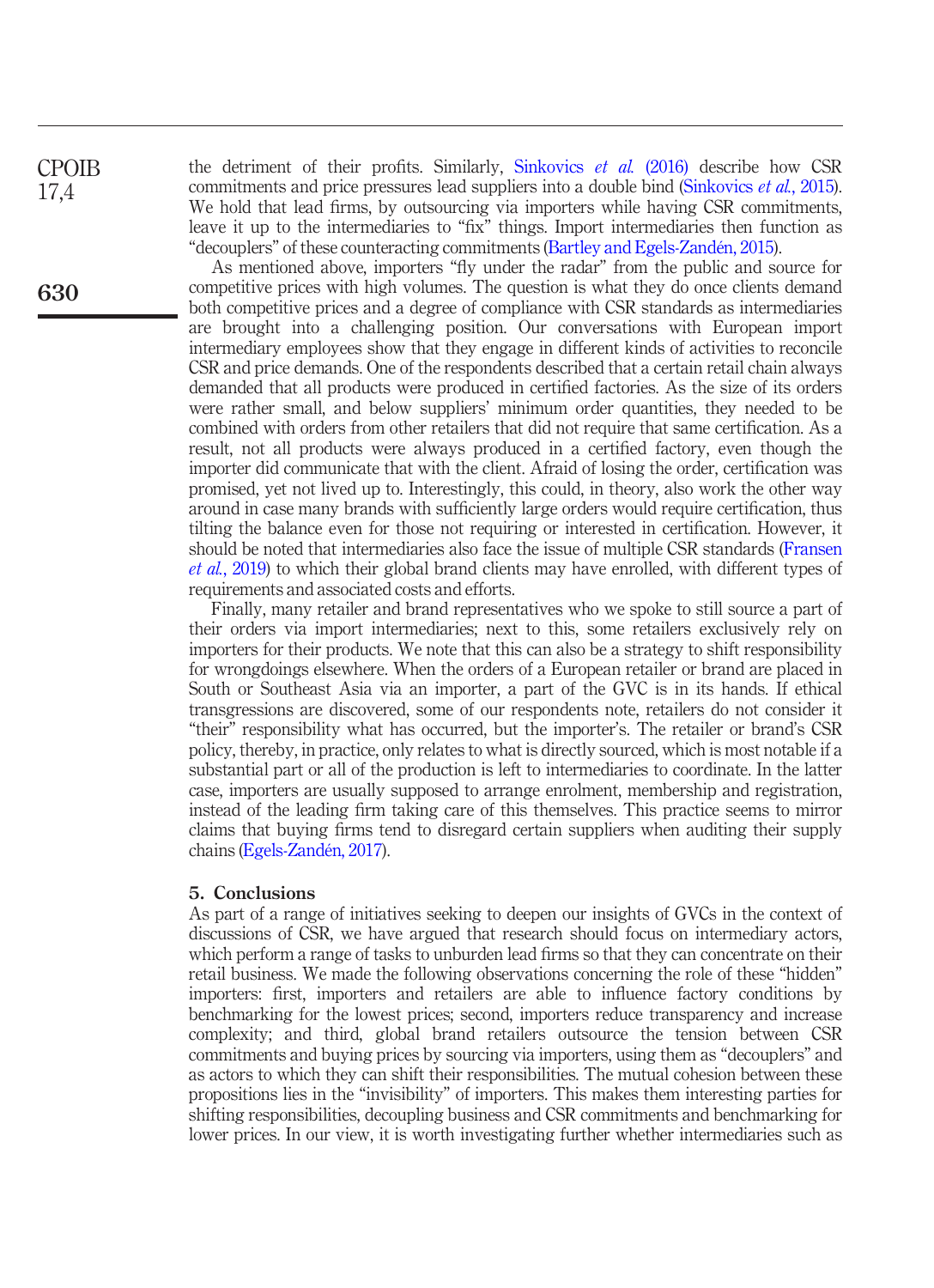importers influence CSR governance and the governance of GVCs more broadly and how they affect IB.

Based on our insights thus far, we are assuming that intermediaries predominantly react to pressures from external actors rather than actively developing their own assessment of what is responsible behaviour through formalized CSR policies. At the same time, there is at least some decision-making power among these intermediaries, with their relative hiddenness in GVCs as key feature of their relevance. It is especially important to improve the understanding of how they deal with contradicting demands of implementing CSR policies, on the one hand, and aiming for competitive prices with short lead times, on the other. For the clothing industry as the totemic sector studied in CSR and GVC literature, our propositions point to understudied actors and mechanisms that seem to affect outcomes in this sector significantly. Of course, empirical research should further uncover whether these starting statements hold, within this sector and beyond. Such studies should bear in mind that the clothing industry combines a few distinctive features that, in our view, could make further investigation of intermediaries in this sector particularly salient.

First, clothing production does not require particular climate conditions or rare resources and is, therefore, not confined to specific geographic conditions like many other globally traded commodities. Many countries can, therefore, seek to insert themselves in the clothing industry by encouraging manufacturing, which implies that clothing production is more globalized, and global competition for manufacturing orders more intense than in other industries. Second, clothing production for most products and stages of production does not require skilled labour, further lowering barriers to entry for entrepreneurs. Third, clothing production has a high turnover of products due to fashion cycles. These factors, on the one hand, signal particularly intense price pressures and unpredictability in clothing production, and on the other hand, increase the likelihood of supply chain opacity as mediated by importers. As such, it would make sense to think of the role of intermediaries in clothing production as serving as an extreme case in methodological terms.

Having said that, we do observe parallels in other industries that are worth further investigation. In the palm oil industry, for example, there has been discussion of how trade intermediaries increase opacity in terms of the origin of palm oil plants, particularly when it concerns questions of the sustainability of farming conditions at these plants, or to what degree they apply proper labour standards [\(Gardner](#page-15-6)  $et$  al., 2019). In the coffee sector, complexities have been noted for, e.g. multinational retailers that need large quantities from a variety of (intermediary) sources, both conventional and certified sustainable coffee types, which must be kept separate [\(Kolk, 2013\)](#page-16-19). Opacity due to intermediaries has also been a long-standing issue in smallholder cocoa production for global exports and therefore excludes the possibility of full traceability of cocoa origins for some chocolate products by brands and retailers that endorse labour and environmental standards; according to [Fairtrade \(2020\)](#page-15-19), this applies to tea, sugar and fruit juices as well. Our conversations with experts of the Indonesian footwear industry furthermore imply that intermediary sourcing is a significant phenomenon in this sector as well. Nevertheless, as noted, within clothing, there is a wide variety already in the types of importers and the intermediary tasks they fulfil themselves or outsource to others, let alone when including other sectors, and considering the wide variety of countries, both home and host, of all the GVC actors involved.

To conclude, this article suggests further avenues for research as many questions are still unanswered, considering both firm and societal perspectives. For example, how Global value chain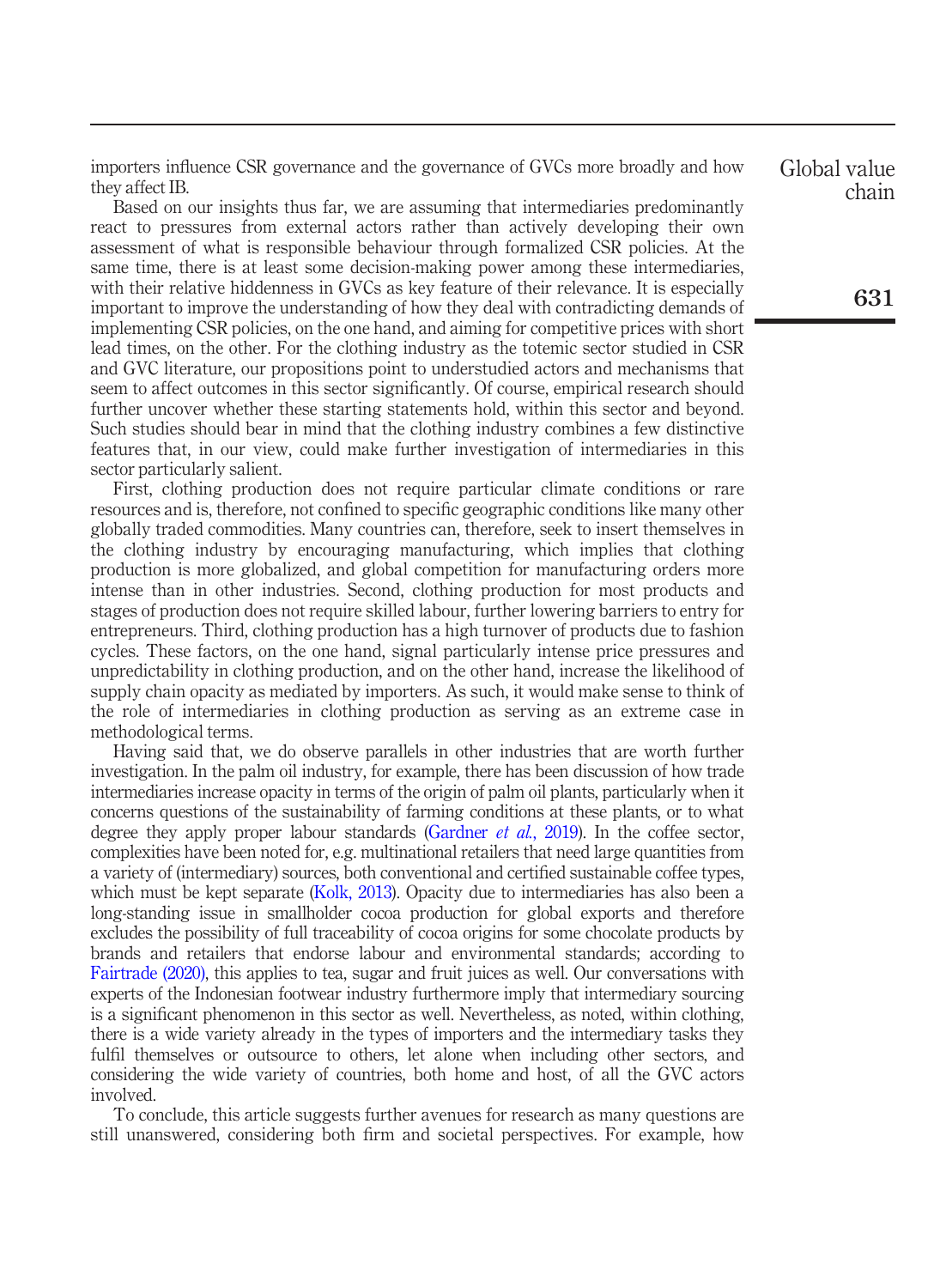widespread is the role of intermediaries across industries and countries, and how does using them fit leading firms' strategies, within specific GVCs and in terms of their CSR? How does digitalization affect the dynamics of market actors' involvement in GVCs? We suggest that digitalization may serve all of them, but to different degrees, especially for those consumer goods and commodities that continue to require substantive manual labour or are tied to specific locations, and that this deserves further study. In addition, and more specifically, how do global brand retailers monitor importers for compliance with CSR standards? What are the main differences in expectations in CSR between importers and global retailers? Do both types of actors experience the same pressure to invest in CSR? To what degree do retail buyers distinguish between direct sourcing relations and sourcing through intermediaries when they establish priorities for their CSR commitments in their GVCs? What is the experience of producing suppliers concerning working with importers versus working with global retail brands as buyers? And, to what extent does working with intermediaries in GVCs help or hinder efforts to move from mere symptom control to the alleviation of root causes in designing CSR? [\(Sinkovics](#page-17-17) et al., 2015). There are many more questions that can be asked based on the ideas and insights included in this article, and that we hope will inspire further research to help shed further light on these issues and in this way uncover missing links in our current understanding of GVCs and hence of IB and CSR. CPOIB 17,4

#### References

- <span id="page-14-7"></span>Adams, R.J. (2002), "Retail profitability and sweatshops: a global dilemma", *Journal of Retailing and* Consumer Services, Vol. 9 No. 3, pp. 147-153.
- <span id="page-14-3"></span>Alexander, R. (2018), "Sustainability in global production networks – introducing the notion of extended supplier networks", Competition and Change, Vol. 22 No. 3, pp. 255-273.
- <span id="page-14-4"></span>Alexander, R. (2019), "Emerging roles of lead buyer governance for sustainability across global production networks", Journal of Business Ethics, Vol. 162 No. 2, doi: [10.1007/s10551-019-](http://dx.doi.org/10.1007/s10551-019-04199-4) [04199-4](http://dx.doi.org/10.1007/s10551-019-04199-4).
- <span id="page-14-1"></span>Anner, M. (2018), "CSR participation committees, wildcat strikes and the sourcing squeeze in global supply chains", British Journal of Industrial Relations, Vol. 56 No. 1, pp. 75-98.
- <span id="page-14-8"></span>Anner, M., Bair, J. and Blasi, J. (2013), "Toward joint liability in global supply chains: addressing the root causes of labor violations in international subcontracting networks", International Labor Law and Policy Journal, Vol. 35 No. 1, pp. 1-43.
- <span id="page-14-10"></span>Appelbaum, R.P., Bonacich, E. and Quan, K. (2005), The End of Apparel Quotas: A Faster Race to the Bottom?, Center for Global Studies, UCSB.
- <span id="page-14-2"></span>Bair, J. and Palpacuer, F. (2015), "CSR beyond the corporation: contested governance in global value chains", Global Networks, Vol. 15 No. s1, pp. S1-S19.
- <span id="page-14-5"></span>Barrientos, S.W. (2013), "Labour chains': analysing the role of labour contractors in global production networks", Journal of Development Studies, Vol. 49 No. 8, pp. 1058-1071.
- <span id="page-14-9"></span>Bartley, T. and Child, C. (2014), "Shaming the corporation: the social production of targets and the antisweatshop movement", American Sociological Review, Vol. 79 No. 4, pp. 653-679.
- <span id="page-14-11"></span>Bartley, T. and Egels-Zandén, N. (2015), "Responsibility and neglect in global production networks: the uneven significance of codes of conduct in Indonesian factories", Global Networks, Vol. 15 No. s1, pp. S21-S44.
- <span id="page-14-0"></span>Bartley, T., Koos, S., Samel, H., Setrini, G. and Summers, N. (2015), Looking behind the Label: Global Industries and the Conscientious Consumer, IN University Press, Bloomington.
- <span id="page-14-6"></span>Belavina, E. and Girotra, K. (2012), "The relational advantages of intermediation", Management Science, Vol. 58 No. 9, pp. 1614-1631.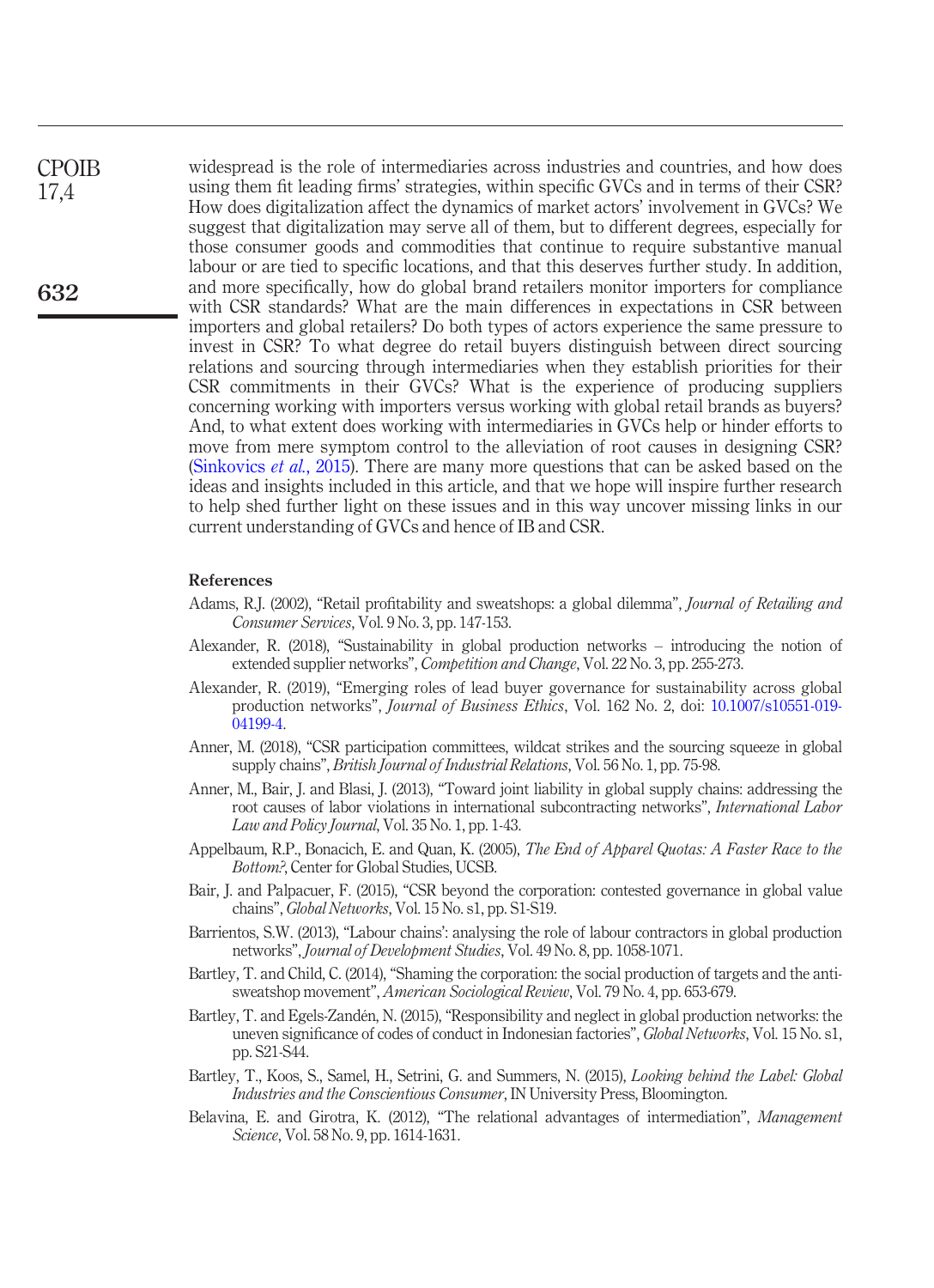<span id="page-15-7"></span>Braun-Munzinger, C. (2019), "Chinese CSR standards and industrial policy in GPNs", Critical Perspectives on International Business, doi: [10.1108/cpoib-12-2017-0086.](http://dx.doi.org/10.1108/cpoib-12-2017-0086) Global value

- <span id="page-15-8"></span>Buckley, P.J., Strange, R., Timmer, M.P. and De Vries, G.J. (2020), "Catching up in the global factory: analysis and policy implications", Journal of International Business Policy, doi: [10.1057/s42214-](http://dx.doi.org/10.1057/s42214-020-00047-9) [020-00047-9.](http://dx.doi.org/10.1057/s42214-020-00047-9)
- <span id="page-15-14"></span>Chan, C.K.C. (2010), The Challenge of Labour in China: Strikes and the Changing Labour Regime in Global Factories, Routledge, London.
- <span id="page-15-10"></span>Coe, N.M. and Yeung, H.W.C. (2019), "Global production networks: mapping recent conceptual developments", *Journal of Economic Geography*, Vol. 19 No. 4, pp. 775-801.
- <span id="page-15-3"></span>Coe, N.M., Dicken, P. and Hess, M. (2008), "Global production networks: realizing the potential", *Journal* of Economic Geography, Vol. 8 No. 3, pp. 271-295.
- <span id="page-15-15"></span>Connor, T. (2001), Still Waiting for Nike to Do It: Nike's Labour Practices in the Three Years since CEO Phil Knight's Speech to the National Press Club, Global Exchange, San Francisco.
- <span id="page-15-18"></span>Egels-Zandén, N. (2017), "Responsibility boundaries in global value chains: supplier audit prioritizations and moral disengagement among Swedish firms", Journal of Business Ethics, Vol. 146 No. 3, pp. 515-528.
- <span id="page-15-19"></span>Fairtrade (2020), "Traceability in fairtrade supply chains", available at: [https://info.fairtrade.net/what/](https://info.fairtrade.net/what/traceability-in-fairtrade-supply-chains) [traceability-in-fairtrade-supply-chains](https://info.fairtrade.net/what/traceability-in-fairtrade-supply-chains) (accessed 24 March 2020).
- <span id="page-15-4"></span>Fernandez-Stark, K. and Gereffi, G. (2019), "Global value chain analysis: a primer", 2nd ed., in Ponte, S., Gereffi, G. and Raj-Rechert, G. (Eds), Handbook on Global Value Chains, Edward Elgar, Cheltenham and Northampton, pp. 54-76.
- <span id="page-15-11"></span>Fontana, E. and Egels-Zandén, N. (2019), "Non sibi, sed omnibus: influence of supplier collective behaviour on corporate social responsibility in the Bangladeshi apparel supply chain", *Journal of* Business Ethics, Vol. 159 No. 4, pp. 1047-1064.
- <span id="page-15-0"></span>Fortanier, F., Miao, G., Kolk, A. and Pisani, N. (2020), "Accounting for firm heterogeneity in global value chains", Journal of International Business Studies, Vol. 51 No. 3, pp. 432-453.
- <span id="page-15-12"></span>Fransen, L. and LeBaron, G. (2019), "Big audit firms as regulatory intermediaries in transnational labor governance", Regulation and Governance, Vol. 13 No. 2, pp. 260-279.
- <span id="page-15-2"></span>Fransen, L., Kolk, A. and Rivera-Santos, M. (2019), "The multiplicity of international corporate social responsibility standards: implications for global value chain governance", Multinational Business Review, Vol. 27 No. 4, pp. 397-426.
- <span id="page-15-13"></span>Fung, P.K.O., Chen, I.S.N. and Yip, L.S.C. (2007), "Relationships and performance of trade intermediaries: an exploratory study", European Journal of Marketing, Vol. 41 Nos 1/2, pp. 159-180.
- <span id="page-15-6"></span>Gardner, T.A., Benzie, M., Börner, J., Dawkins, E., Fick, S., Garrett, R., Godar, J., Grimard, A., Lake, S., Larsen, R.K. and Mardas, N. (2019), "Transparency and sustainability in global commodity supply chains", World Development, Vol. 121, pp. 163-177.
- <span id="page-15-5"></span>Gayi, S.K. and Tsowou, K. (2016), Cocoa Industry: Integrating Small Farmers into the Global Value Chain, UNCTAD, New York, NY and Geneva.
- <span id="page-15-16"></span>Gereffi, G. (1994), "The organization of buyer-driven global commodity chains: how US retailers shape overseas production networks", in Gereffi, G. and Korzeniewicz, M. (Eds), Commodity Chains and Global Capitalism, Praeger, Westport, pp. 95-122.
- <span id="page-15-17"></span>Gereffi, G. (2005), "The global economy: organization, governance, and development", in Smelser, N.J. and Swedberg, R. (Eds), The Handbook of Economic Sociology, Princeton University Press, Princeton, pp. 160-182.
- <span id="page-15-1"></span>Gereffi, G. (2014), "Global value chains in a post-Washington consensus world", Review of International Political Economy, Vol. 21 No. 1, pp. 9-37.
- <span id="page-15-9"></span>Gereffi, G., Humphrey, J. and Sturgeon, T. (2005), "The governance of global value chains", Review of International Political Economy, Vol. 12 No. 1, pp. 78-104.

633

chain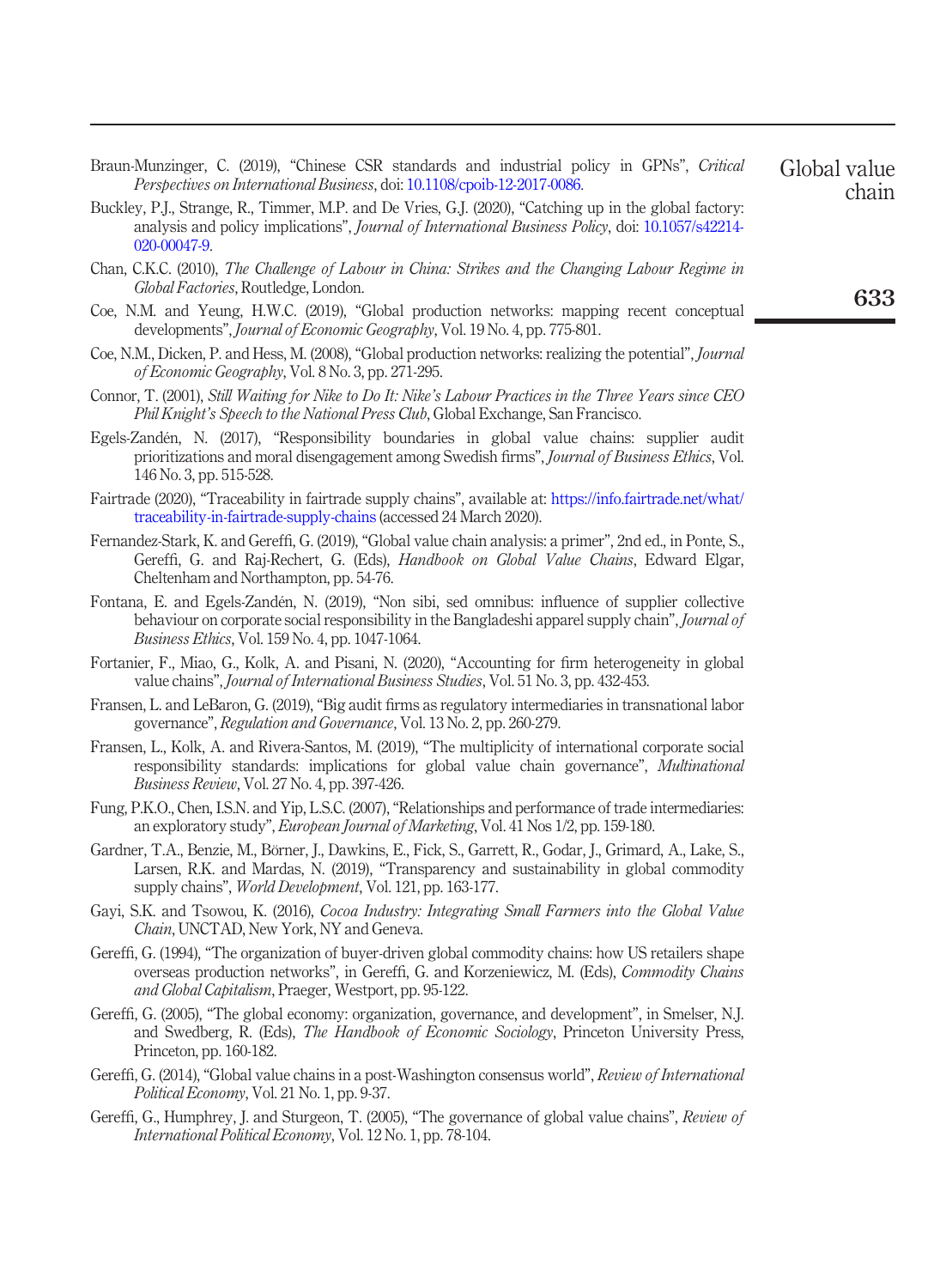<span id="page-16-19"></span><span id="page-16-18"></span><span id="page-16-17"></span><span id="page-16-16"></span><span id="page-16-15"></span><span id="page-16-14"></span><span id="page-16-13"></span><span id="page-16-12"></span><span id="page-16-11"></span><span id="page-16-10"></span><span id="page-16-9"></span><span id="page-16-8"></span><span id="page-16-7"></span><span id="page-16-6"></span><span id="page-16-5"></span><span id="page-16-4"></span><span id="page-16-3"></span><span id="page-16-2"></span><span id="page-16-1"></span><span id="page-16-0"></span>

| <b>CPOIB</b><br>17,4<br>634 | Gereffi, G. and Lee, J. (2012), "Why the world suddenly cares about global supply chains", <i>Journal of</i><br>Supply Chain Management, Vol. 48 No. 3, pp. 24-32.                                                                                                                                                                                                                                                      |
|-----------------------------|-------------------------------------------------------------------------------------------------------------------------------------------------------------------------------------------------------------------------------------------------------------------------------------------------------------------------------------------------------------------------------------------------------------------------|
|                             | Gond, J.P. and Brès, L. (2019), "Designing the tools of the trade: how corporate social responsibility<br>consultants and their tool-based practices created market shifts", Organization Studies, doi:<br>10.1177/0170840619867360.                                                                                                                                                                                    |
|                             | Ha-Brookshire, J.E. and Dyer, B. (2008), "Apparel import intermediaries. The impact of a hyperdynamic<br>environment on US", Clothing and Textiles Research Journal", Vol. 26 No. 1, pp. 66-90.                                                                                                                                                                                                                         |
|                             | Ha-Brookshire, J.E. and Dyer, B. (2009), "Framing a descriptive profile of a transformed apparel<br>industry. Apparel import intermediaries in the United States", Journal of Fashion Marketing and<br>Management: An International Journal, Vol. 13 No. 2, pp. 161-178.                                                                                                                                                |
|                             | Haugen, H.Ø. (2018), "Petty commodities, serious business: the governance of fashion jewellery chains<br>between China and Ghana", <i>Global Networks</i> , Vol. 18 No. 2, pp. 307-325.                                                                                                                                                                                                                                 |
|                             | Holzberg, B. (2019), "Crossvergence of socially (ir) responsible employment practices in supplier firms",<br>Critical Perspectives on International Business, doi: 10.1108/cpoib-11-2017-0076.                                                                                                                                                                                                                          |
|                             | Horner, R. and Nadvi, K. (2018), "Global value chains and the rise of the global South: unpacking<br>twenty-first century polycentric trade", <i>Global Networks</i> , Vol. 18 No. 2, pp. 207-237.                                                                                                                                                                                                                      |
|                             | Johns, J., Buckley, P., Campling, L., Cook, G., Hess, M. and Sinkovics, R.R. (2015), "Geography and<br>history matter: international business and economic geography perspectives on the spatial and<br>historical development of multinational enterprises", in Konara, P., Ha, Y.J., McDonald, F. and<br>Wei, Y. (Eds), <i>The Rise of Multinationals from Emerging Economies</i> , Palgrave Macmillan,<br>pp. 51-80. |
|                             | Kano, L. (2018), "Global value chain governance: a relational perspective", <i>Journal of International</i><br><i>Business Studies, Vol. 49 No. 6, pp. 684-705.</i>                                                                                                                                                                                                                                                     |
|                             | Kano, L., Tsang, E.W.K. and Yeung, H.W.C. (2020), "Global value chains: a review of multi-disciplinary<br>literature", Journal of International Business Studies, doi: 10.1057/s41267-020-00304-2.                                                                                                                                                                                                                      |
|                             | Kaplinsky, R. and Morris, M. (2000), A Handbook for Value Chain Research, University of Sussex,<br>Institute of Development Studies, Brighton.                                                                                                                                                                                                                                                                          |
|                             | Khan, M.J., Ponte, S. and Lund-Thomsen, P. (2019), "The 'factory manager dilemma': purchasing<br>practices and environmental upgrading in apparel global value chains", <i>Environment and</i><br>Planning A: Economy and Space, doi: 10.1177/0308518X19876945.                                                                                                                                                         |
|                             | Khattak, A., Haworth, N., Stringer, C. and Benson-Rea, M. (2017), "Is social upgrading occurring in<br>South Asia's apparel industry?", Critical Perspectives on International Business, Vol. 13 No. 3,<br>pp. 226-243.                                                                                                                                                                                                 |
|                             | Kolk, A. (2013), "Mainstreaming sustainable coffee", Sustainable Development, Vol. 21 No. 5,<br>pp. 324-337.                                                                                                                                                                                                                                                                                                            |
|                             | Kolk, A. (2016), "The social responsibility of international business: from ethics and the environment to<br>CSR and sustainable development", Journal of World Business, Vol. 51 No. 1, pp. 23-34.                                                                                                                                                                                                                     |
|                             | Kolk, A. and Van Tulder, R. (2002), "The effectiveness of self-regulation: corporate codes of conduct and<br>child labour", European Management Journal, Vol. 20 No. 3, pp. 260-271.                                                                                                                                                                                                                                    |
|                             | Lane, C. and Probert, J. (2009), National Capitalisms, Global Production Networks: Fashioning the Value<br>Chain in the UK, US, and Germany, Oxford University Press, Oxford.                                                                                                                                                                                                                                           |
|                             | LeBaron, G., Lister, J. and Dauvergne, P. (2017), "Governing global supply chain sustainability through<br>the ethical audit regime", <i>Globalizations</i> , Vol. 14 No. 6, pp. 958-975.                                                                                                                                                                                                                               |
|                             | Locke, R.M. (2013), The Promise and Limits of Private Power: Promoting Labor Standards in a Global<br>Economy, Cambridge University Press, New York, NY.                                                                                                                                                                                                                                                                |
|                             | Masson, R., Iosif, L., MacKerron, G. and Fernie, J. (2007), "Managing complexity in agile global fashion<br>industry supply chains", <i>The International Journal of Logistics Management</i> , Vol. 18 No. 2,<br>pp. 238-254.                                                                                                                                                                                          |
|                             |                                                                                                                                                                                                                                                                                                                                                                                                                         |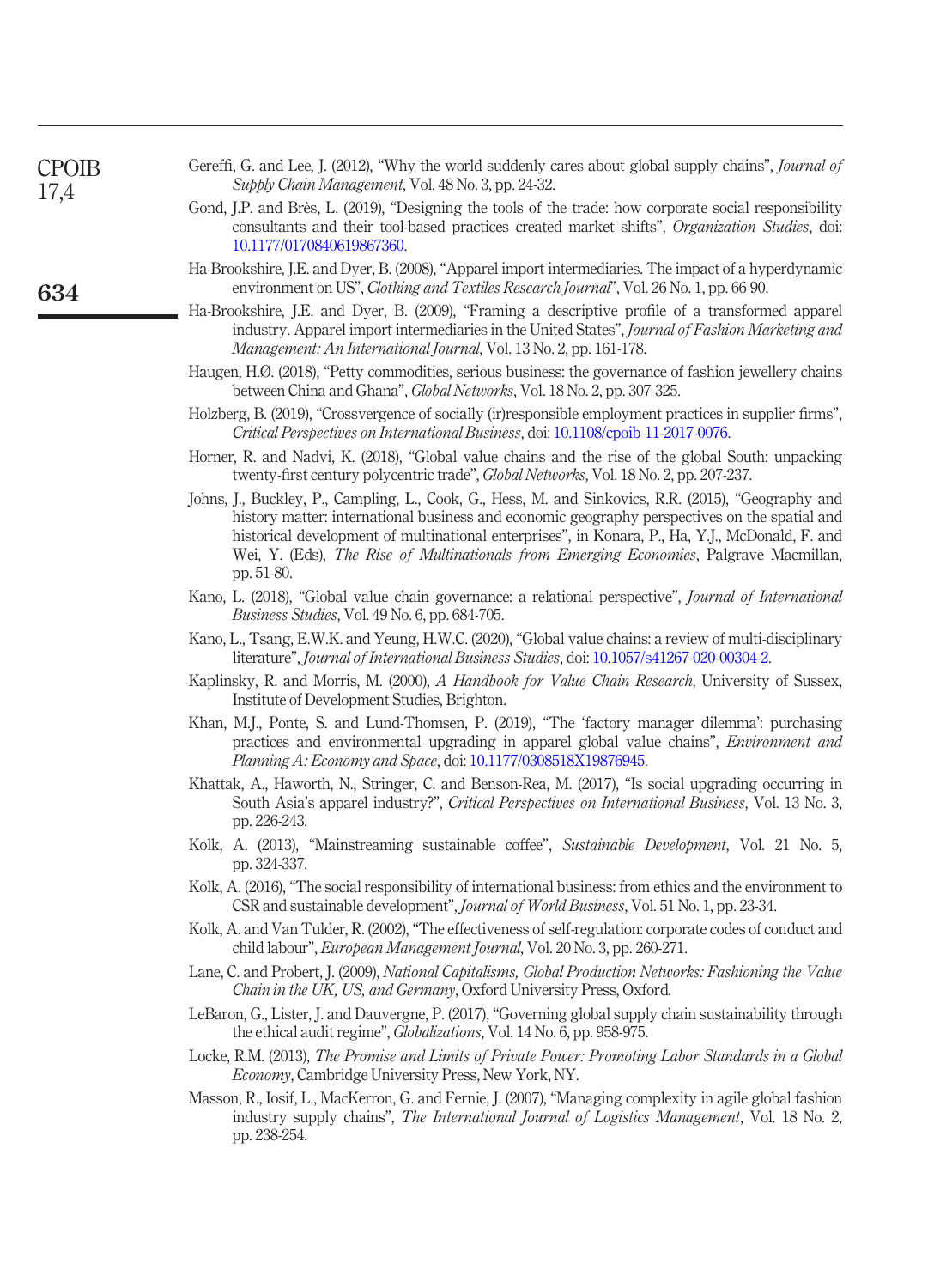- <span id="page-17-9"></span>Munir, K., Ayaz, M., Levy, D.L. and Willmott, H. (2018), "The role of intermediaries in governance of global production networks: restructuring work relations in Pakistan's apparel industry", Human Relations, Vol. 71 No. 4, pp. 560-583.
- <span id="page-17-3"></span>Narula, R. (2019), "Enforcing higher labor standards within developing country value chains: consequences for MNEs and informal actors in a dual economy", Journal of International Business Studies, Vol. 50 No. 9, pp. 1622-1635.
- <span id="page-17-0"></span>Neilson, J., Pritchard, B. and Yeung, H.W. C (2014), "Global value chains and global production networks in the changing international political economy: an introduction", Review of International Political Economy, Vol. 21 No. 1, pp. 1-8.
- <span id="page-17-15"></span>Neu, D., Rahaman, A.S. and Everett, J. (2014), "Accounting and sweatshops: enabling coordination and control in low-price apparel production chains", *Contemporary Accounting Research*, Vol. 31 No. 2, pp. 322-346.
- <span id="page-17-10"></span>Paiement, P. (2019), "Jurisgenerative role of auditors in transnational labor governance", Regulation and Governance, Vol. 13 No. 2, pp. 280-298.
- <span id="page-17-13"></span>Perry, P., Wood, S. and Fernie, J. (2015), "Corporate social responsibility in garment sourcing networks: factory management perspectives on ethical trade in Sri Lanka", Journal of Business Ethics, Vol. 130 No. 3, pp. 737-752.
- <span id="page-17-7"></span>Ponte, S. (2019), Business, Power and Sustainability in a World of Global Value Chains, Zed Books, London.
- <span id="page-17-14"></span>Popp, A. (2000), "Swamped in information but starved of data": information and intermediaries in clothing supply chains", Supply Chain Management: An International Journal, Vol. 5 No. 3, pp. 151-161.
- <span id="page-17-5"></span>Rygh, A. (2020), "Social value creation by multinational enterprises. The next 'big question' for international business research", Critical Perspectives on International Business, Vol. 16 No. 1, pp. 47-75.
- <span id="page-17-6"></span>Schmitz, H. (2006), "Learning and earning in global garment and footwear chains", The European Journal of Development Research, Vol. 18 No. 4, pp. 546-571.
- <span id="page-17-12"></span>Scholvin, S., Breul, M. and Diez, J.R. (2019), "Revisiting gateway cities: connecting hubs in global networks to their hinterlands", Urban Geography, Vol. 40 No. 9, pp. 1291-1309.
- <span id="page-17-4"></span>Schrage, S. and Gilbert, D.U. (2019), "Addressing governance gaps in global value chains: introducing a systematic typology", Journal of Business Ethics, doi: [10.1007/s10551-019-04388-1.](http://dx.doi.org/10.1007/s10551-019-04388-1)
- <span id="page-17-16"></span>Sinkovics, N., Hoque, S.F. and Sinkovics, R.R. (2016), "Rana Plaza collapse aftermath: are CSR compliance and auditing pressures effective?", Accounting, Auditing and Accountability Journal, Vol. 29 No. 4, pp. 617-649.
- <span id="page-17-1"></span>Sinkovics, N. and Sinkovics, R.R. (2019), "International business and global value chains", in Ponte, S., Gereffi, G. and Raj-Rechert, G. (Eds), Handbook on Global Value Chains, Edward Elgar, Cheltenham and Northampton, pp. 417-431.
- <span id="page-17-17"></span>Sinkovics, N., Sinkovics, R.R., Hoque, S.F. and Czaban, L. (2015), "A reconceptualisation of social value creation as social constraint alleviation", Critical Perspectives on International Business, Vol. 11 Nos 3/4, pp. 340-363.
- <span id="page-17-11"></span>Soundararajan, V., Khan, Z. and Tarba, S.Y. (2018), "Beyond brokering: sourcing agents, boundary work and working conditions in global supply chains", *Human Relations*, Vol. 71 No. 4, pp. 481-509.
- <span id="page-17-8"></span>Strambach, S. and Surmeier, A. (2018), "From standard takers to standard makers? The role of knowledge-intensive intermediaries in setting global sustainability standards", Global Networks, Vol. 18 No. 2, pp. 352-373.
- <span id="page-17-2"></span>Strange, R. and Humphrey, J. (2019), "What lies between market and hierarchy? insights from internalization theory and global value chain theory", Journal of International Business Studies, Vol. 50 No. 8, pp. 1401-1413.

chain

Global value